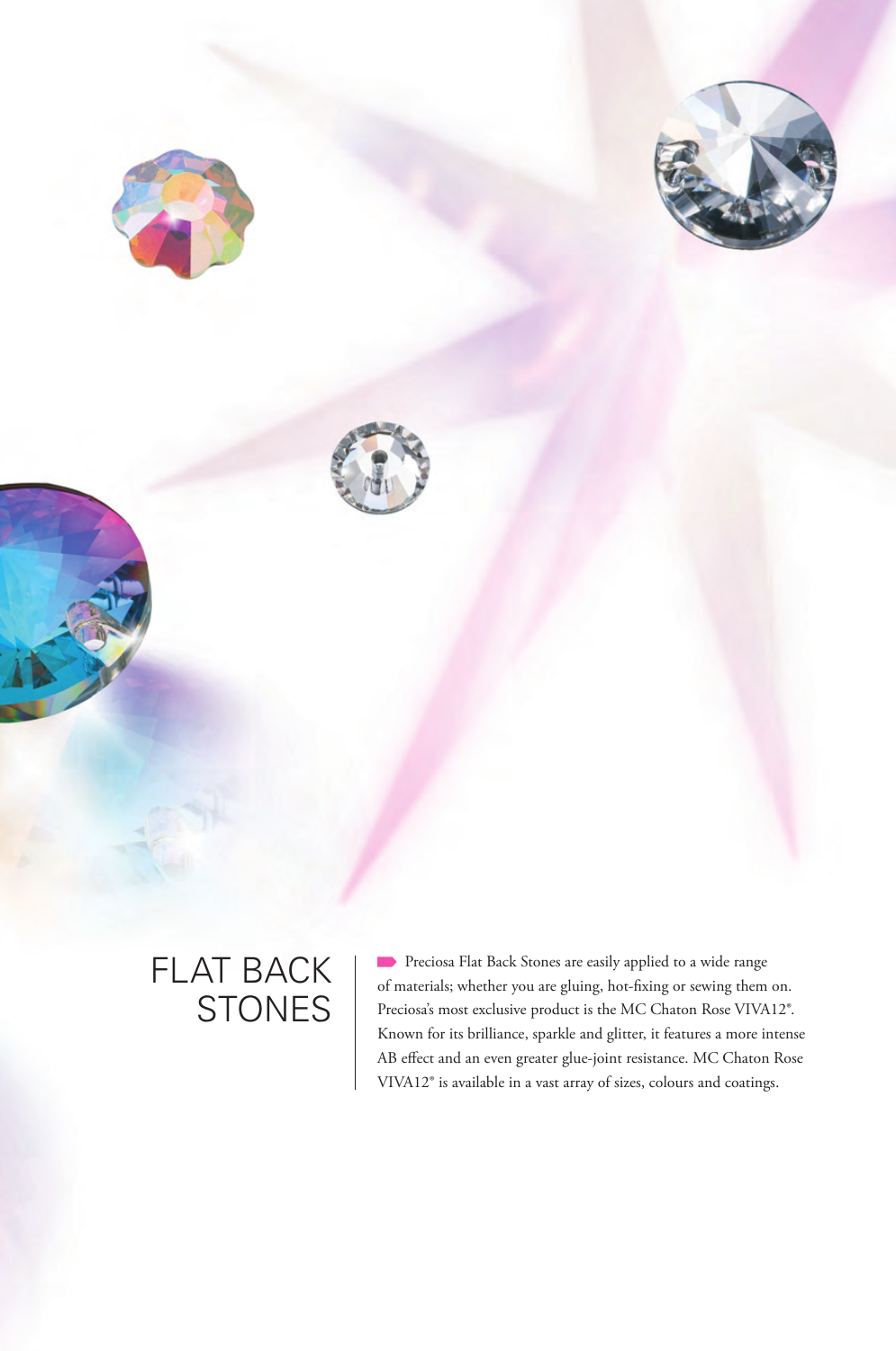

Light Colorado Topaz 10330 Smoked Topaz 10220



Light Peach 90300



Rose 70010

Pink Sapphire\*\*\* 70220

Fuchsia 70350

Ruby 90110



Hyacinth 90040

Coral 93180

Light Siam 90070





Amethyst 20050

Light Burgundy 90095

Light Amethyst 20020



Alexandrite 20210

**Tanzanite** 20410

Deep Tanzanite 20480





Crystal Honey 00030 Hon

Crystal Blond Flare\* 00030 BdF



Crystal Monte Carlo\*  $00030$  MtC

Crystal Capri Gold\* 00030 CaG

Crystal Apricot\* 00030 Apri



Crystal Venus 00030 Ven



Crystal Volcano\* \*\* 00030 Vol



Crystal Vitrail Light\* \*\*



Crystal Vitrail Medium\* \*\* 00030 VM



Crystal Viridian\* \*\*\* 00030 Vir



Crystal Lagoon\* 00030 Lag

#### **NOTE:**

**Coatings which are not in the standard offer are available for MC Chaton Rose VIVA12® only on a special request.**

- **\*** Products with these coatings are not resistant to plating and similar processing.
- **\*\*** Crystal Heliotrope, Crystal Volcano, Crystal Vitrail Light, Crystal Vitrail Medium, Crystal Bermuda Blue are available only on MC Chaton Roses VIVA12®, ss 16, 20.
- **\*\*\*** Only for MC Flower 301.



Crystal Heliotrope\* \*\* 00030 Hel

Crystal Blue Flare\* 00030 BlF

Crystal Valentinite\* \*\*\* 00030 Val

Jet Brown Flare\* 23980 BrF

Crystal Labrador\* 00030 Lab

Jet Silver Flare\* 23980 SiF

Jet Hematite\* 23980 Hem







# 00030 VI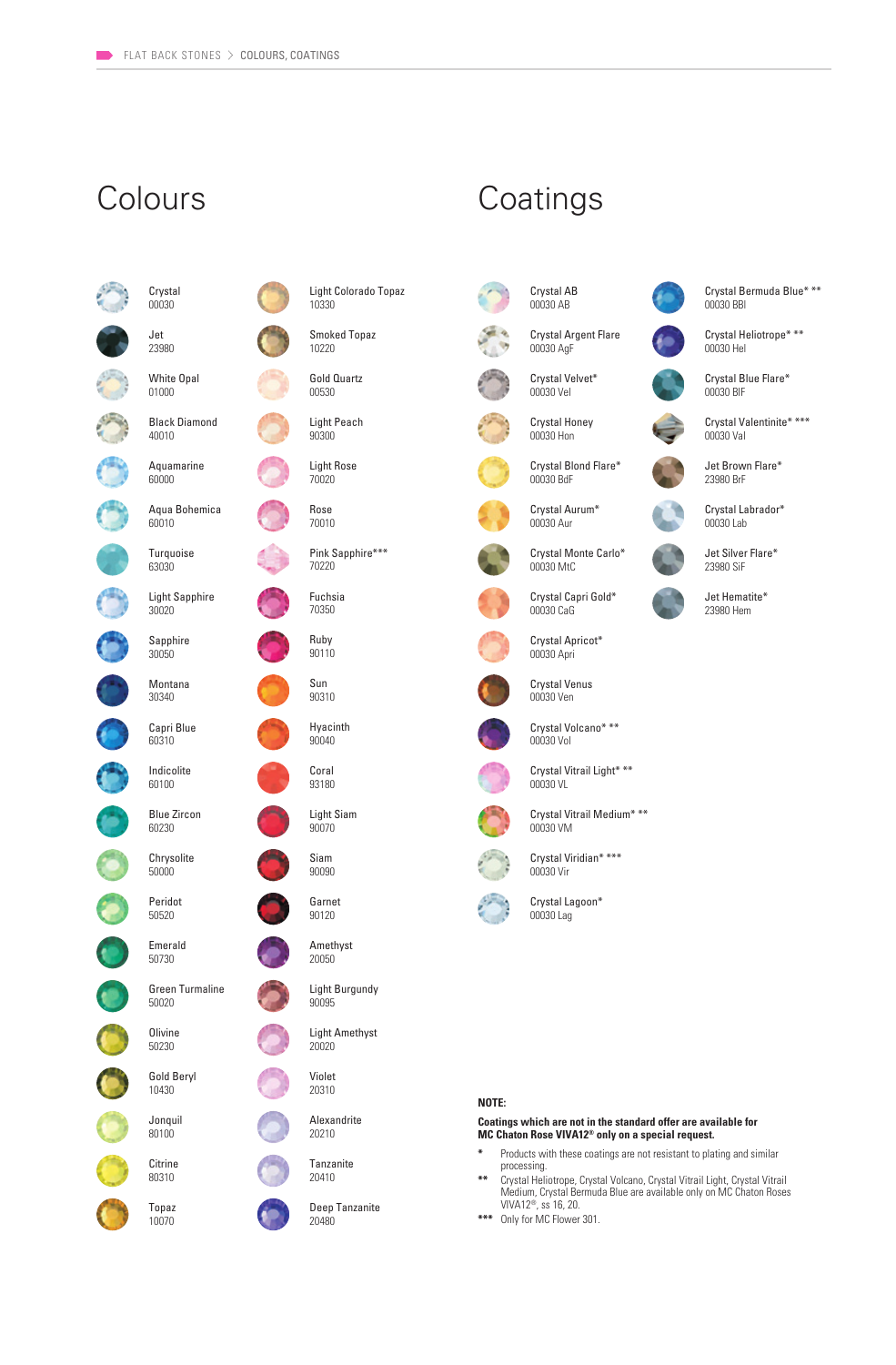| 00030Crystal                                                              |  |
|---------------------------------------------------------------------------|--|
| 00030 200** AB Crystal AB                                                 |  |
| 00030 226** Val Crystal Valentinite                                       |  |
| 00030 231** BIF Crystal Blue Flare                                        |  |
| 00030 234** Ven. Crystal Venus                                            |  |
| 00030 235** Hon Crystal Honey                                             |  |
| 00030 236** Vir Crystal Viridian                                          |  |
| 00030 237** LagCrystal Lagoon                                             |  |
| 00030 239** BdF. Crystal Blond Flare                                      |  |
| 00030 242** AgF. Crystal Argent Flare                                     |  |
| 00030 262** Aur. Crystal Aurum                                            |  |
| 00030 265** VL. Crystal Vitrail Light                                     |  |
| 00030 266** Apri Crystal Apricot                                          |  |
| 00030 270** Lab. Crystal Labrador                                         |  |
| 00030 271** CaG Crystal Capri Gold<br>00030 277** MtC Crystal Monte Carlo |  |
| 00030 279** Vel Crystal Velvet                                            |  |
| 00030 281** VM Crystal Vitrail Medium                                     |  |
| 00030 295** HelCrystal Heliotrope                                         |  |
| 00030 296** BBI. Crystal Bermuda Blue                                     |  |
| 00030 299** Vol Crystal Volcano                                           |  |
| 00530 Gold Quartz                                                         |  |
|                                                                           |  |
| 10070Topaz                                                                |  |
|                                                                           |  |
|                                                                           |  |
| 10430Gold Beryl                                                           |  |
|                                                                           |  |
| 20050Amethyst                                                             |  |
| 20210 Alexandrite                                                         |  |
| 20310 Violet                                                              |  |
| 20410 Tanzanite                                                           |  |
| 20480Deep Tanzanite                                                       |  |
| 23980Jet                                                                  |  |
|                                                                           |  |
| 23980 200** AB Jet AB                                                     |  |
| 23980 230** BrFJet Brown Flare                                            |  |
| 23980 232** SiF Jet Silver Flare                                          |  |
| 23980 272** Hem Jet Hematite                                              |  |
|                                                                           |  |
| 30050Sapphire                                                             |  |
| 30340Montana                                                              |  |
|                                                                           |  |
| 50000Chrysolite                                                           |  |
|                                                                           |  |
|                                                                           |  |
| 50520Peridot                                                              |  |
| 50730Emerald                                                              |  |
| 60000Aquamarine                                                           |  |
|                                                                           |  |
| 60100Indicolite                                                           |  |
| 60230Blue Zircon                                                          |  |
| 60310 Capri Blue<br>63030Turquoise                                        |  |
| 70010Rose                                                                 |  |
|                                                                           |  |
|                                                                           |  |
| 70350Fuchsia                                                              |  |
| 80100Jonquil                                                              |  |
| 80310 Citrine                                                             |  |
| 90040Hyacinth                                                             |  |
| 90070Light Siam                                                           |  |
| 90090Siam                                                                 |  |
| 90095Light Burgundy                                                       |  |
| 90110Ruby                                                                 |  |
| 90120Garnet                                                               |  |
| 90300Light Peach                                                          |  |
| 90310Sun<br>93180Coral                                                    |  |

## Numerical order Alphabetic order

| Α |                                       |       |
|---|---------------------------------------|-------|
|   |                                       |       |
|   |                                       |       |
|   |                                       |       |
| В |                                       |       |
|   |                                       |       |
| C |                                       |       |
|   | Chrysolite  50000                     |       |
|   |                                       |       |
|   | Coral  93180                          |       |
|   | Crystal 00030                         |       |
|   |                                       |       |
|   |                                       |       |
|   | Crystal Argent Flare 00030 242** AgF  |       |
|   |                                       |       |
|   | Crystal Bermuda Blue 00030 296** BBI  |       |
|   |                                       |       |
|   | Crystal Blue Flare  00030 231** BIF   |       |
|   | Crystal Blond Flare  00030 239** BdF  |       |
|   | Crystal Capri Gold  00030 271** CaG   |       |
|   | Crystal Heliotrope 00030 295** Hel    |       |
|   | Crystal Honey 00030 235** Hon         |       |
|   | Crystal Labrador  00030 270** Lab     |       |
|   | Crystal Lagoon 00030 237** Lag        |       |
|   | Crystal Monte Carlo  00030 277** MtC  |       |
|   | Crystal Valentinite 00030 226** Val   |       |
|   | Crystal Velvet 00030 279** Vel        |       |
|   | Crystal Venus 00030 234** Ven         |       |
|   |                                       |       |
|   | Crystal Vitrail Light  00030 265** VL |       |
|   | Crystal Vitrail Medium 00030 281** VM |       |
|   | Crystal Volcano 00030 299** Vol       |       |
| D | Deep Tanzanite  20480                 |       |
| Е | Emerald 50730                         |       |
| F |                                       |       |
| G | Garnet 90120                          |       |
|   | Gold Beryl 10430                      |       |
|   | Gold Quartz 00530                     |       |
|   | Green Turmaline  50020                |       |
| н |                                       |       |
| ı | Indicolite 60100                      |       |
| J |                                       |       |
|   |                                       |       |
|   | Jet Brown Flare 23980 230** BrF       |       |
|   | Jet Silver Flare 23980 232** SiF      |       |
|   |                                       |       |
|   |                                       |       |
| L | Light Amethyst 20020                  |       |
|   |                                       |       |
|   | Light Colorado Topaz 10330            |       |
|   | Light Peach 90300                     |       |
|   | Light Rose 70020                      |       |
|   | Light Sapphire                        | 30020 |
|   | Light Siam 90070                      |       |
| Μ |                                       |       |
| 0 |                                       |       |
| P | Peridot 50520                         |       |
|   | Pink Sapphire 70220                   |       |
| R |                                       |       |
|   |                                       |       |
| S |                                       |       |
|   | Sapphire  30050                       |       |
|   | Siam 90090                            |       |
|   | Smoked Topaz 10220                    |       |
|   |                                       |       |
| Т | Tanzanite  20410                      |       |
|   | Topaz 10070                           |       |
|   | Turquoise  63030                      |       |
| V |                                       |       |
| W | White Opal  01000                     |       |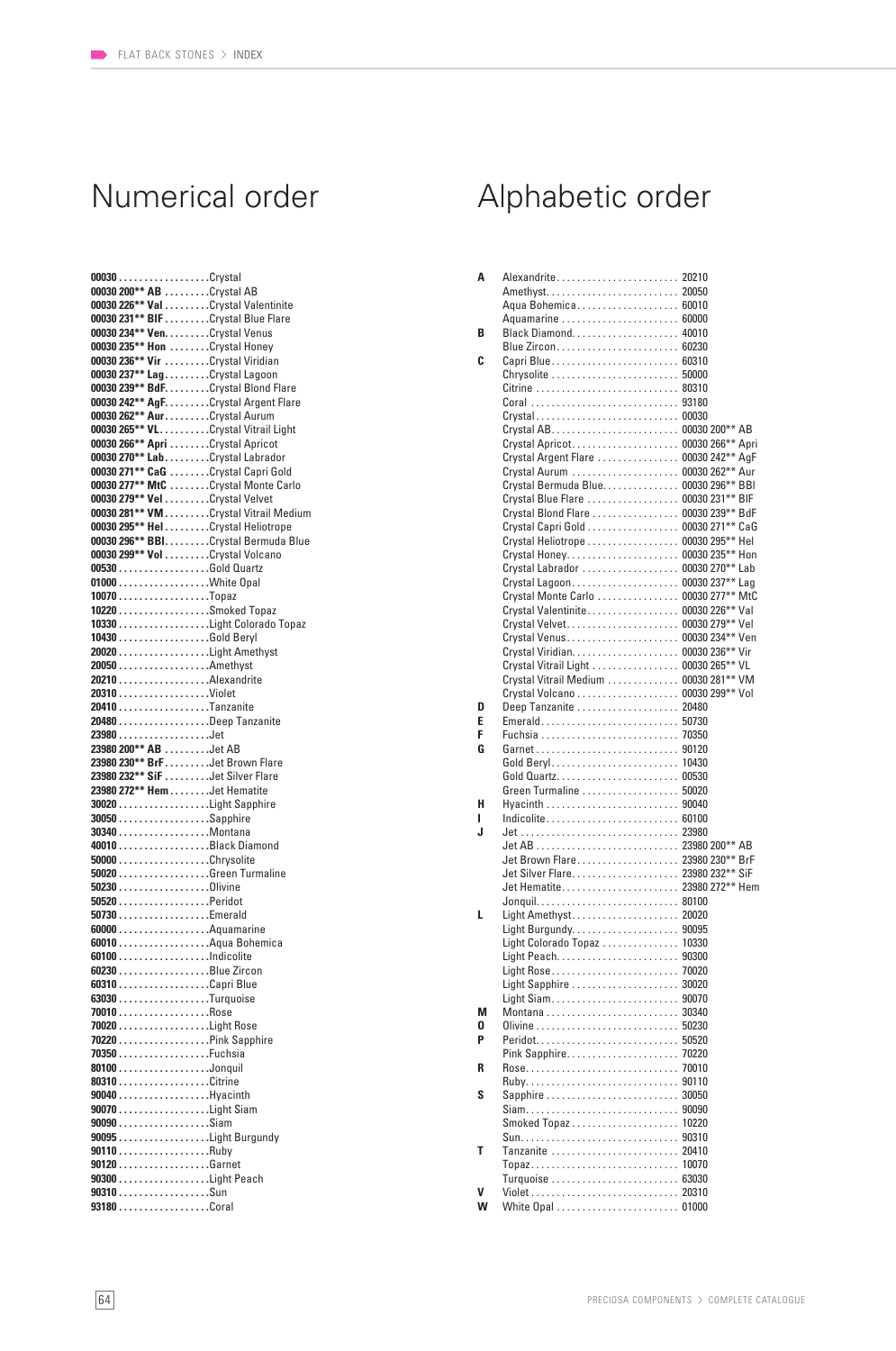### No Hotfix Stones

 $\blacksquare$  These stones are designed for application by gluing and have a highly resistant multilayer silver coating that protects against damage and intensifies their brilliance. Our No Hotfix Stones can be easily fixed with recommended one- or two-component glues on various types of surfaces.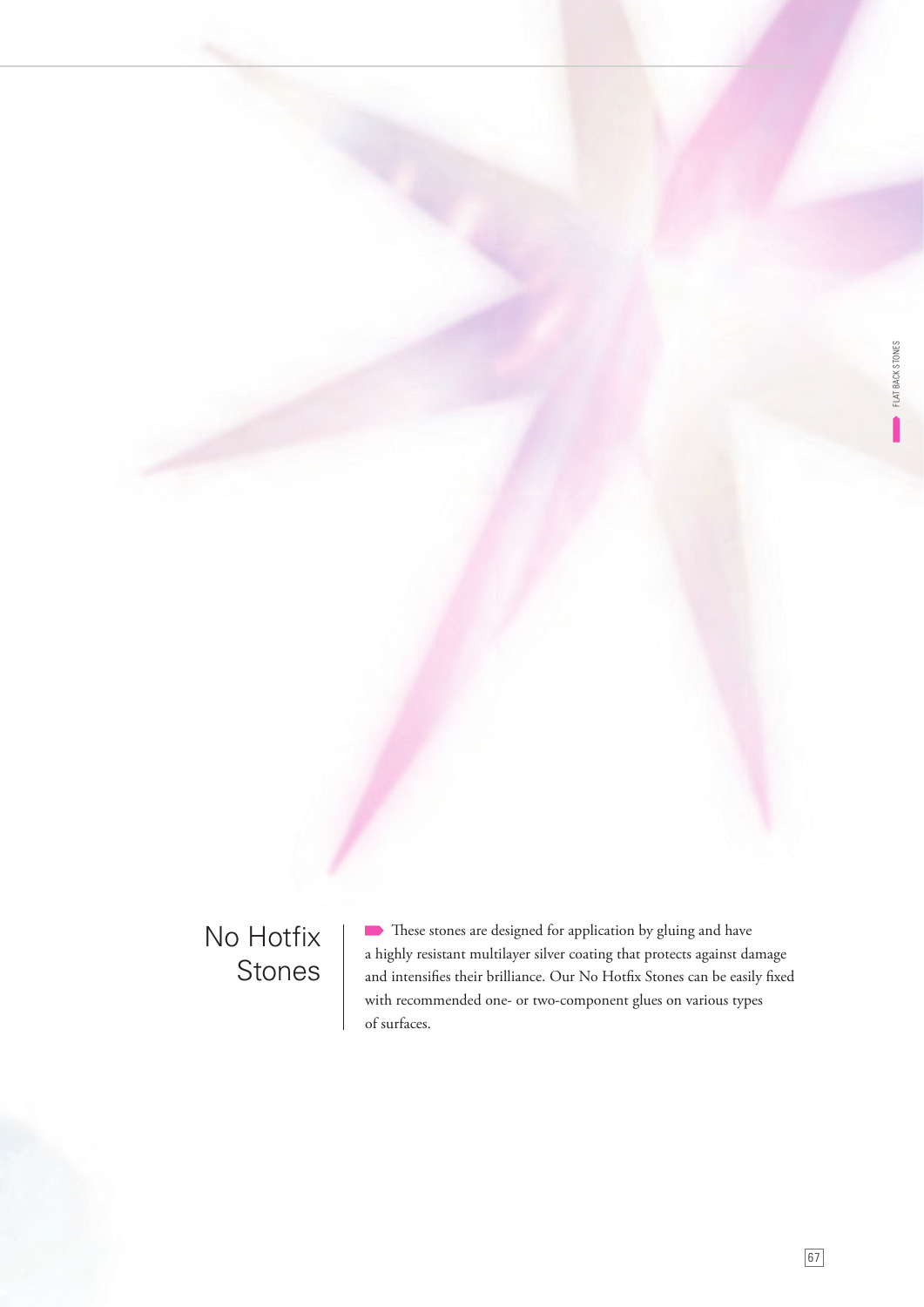### **Overview**

### NO HOTFIX STONES

第 MC Chaton Rose VIVA12® | **ART. 438 11 612** ss 5, 6, 7, 8, 9, 10, 12, 16, 20, 30, 34, 40, 48  $\bigoplus$ MC Chaton Rose | **ART. 438 11 110** ss 4 MC Rivoli FB | **ART. 438 11 301** ∰ mm 10, 12, 14, 16 \$ MC Flower FB | **ART. 438 02 302** ss 10, 16, 20, 34  $\square$ MC Square FB | **ART. 438 23 210** mm 3×3, 4×4, 6×6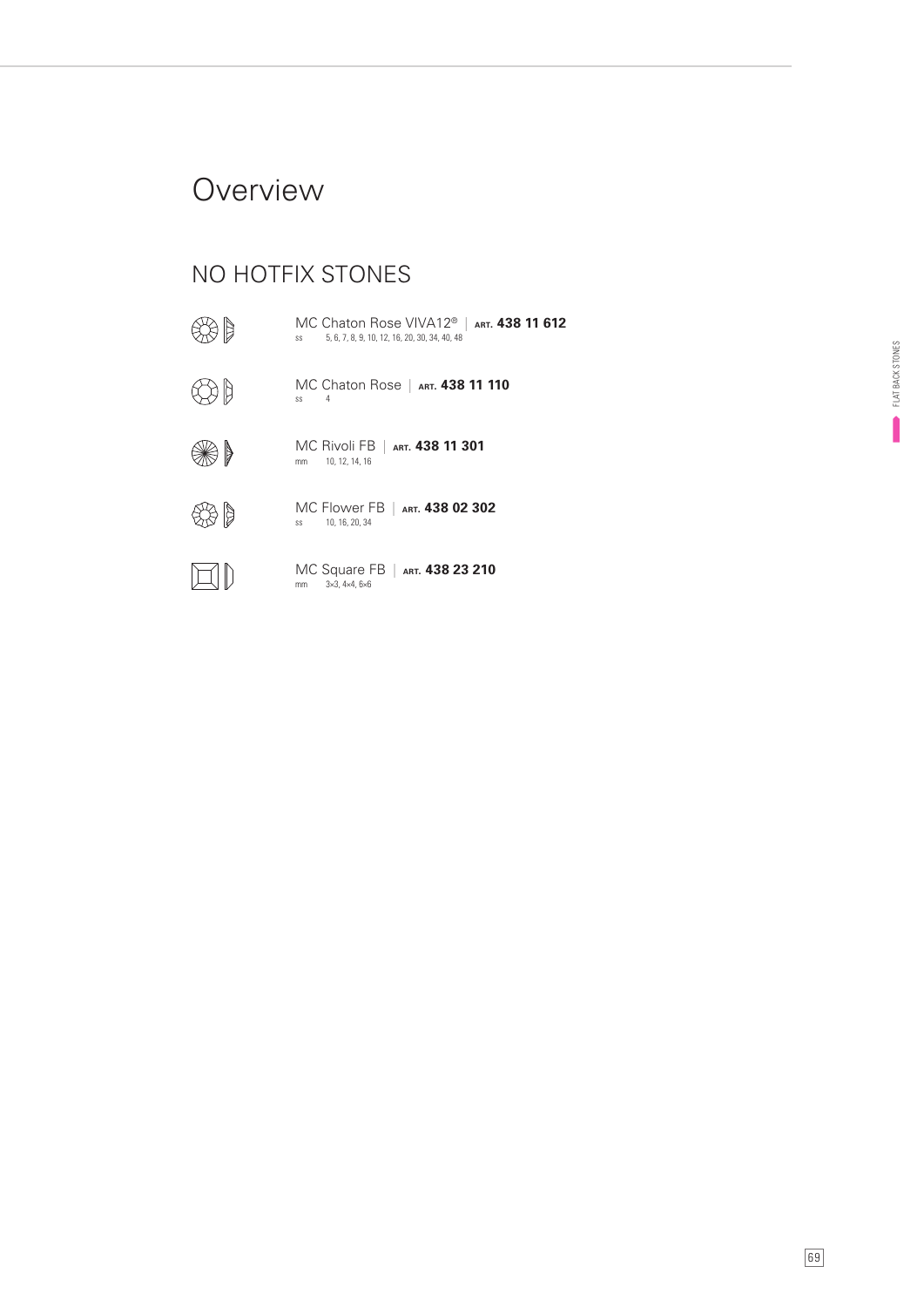

### MC Chaton Rose VIVA12® | **ART. 438 11 612**

| <b>COLOUR</b>                     |      |                          |
|-----------------------------------|------|--------------------------|
|                                   |      |                          |
| $Crystal$ $  00030$               |      | (S)                      |
| Ô<br>Crystal AB  <br>00030        | (TC) | $\left( \text{S}\right)$ |
| Crystal Apri  <br>00030           | (BC) | (A)                      |
| z.<br>Crystal AgF  <br>00030      | (TC) | (S)                      |
| <b>Crystal Aur</b><br>00030       | (TC) | (S)                      |
| <b>Crystal BBI</b><br>00030       | (BC) | (A)                      |
| <b>Crystal BdF</b><br>00030       | (TC) | $\left( \text{S}\right)$ |
| Crystal BIF<br>00030              | (TC) | (S)                      |
| Crystal CaG  <br>00030            | (TC) | (S)                      |
| Crystal Hel<br>00030              | (BC) | (A)                      |
| <b>Crystal Hon</b><br>00030       | (TC) | (S)                      |
| Ō<br>Crystal Lab<br>00030         | (TC) | $\left( \text{S}\right)$ |
| Ô<br>Crystal Lag  <br>00030       | (TC) | (S)                      |
| Crystal MtC  <br>00030            | (TC) | (S)                      |
| e<br>Crystal Vel  <br>00030       | (TC) | (S)                      |
| Crystal Ven<br>00030              | (TC) | (S)                      |
| Crystal VL   00030                | (BC) | (A)                      |
| Crystal VM  <br>00030             | (BC) | (A)                      |
| Crystal Vol   00030               | (BC) | (A)                      |
| $Jet$   23980                     |      | (S)                      |
| Jet AB<br>23980                   | (TC) | (S)                      |
| Jet BrF<br>23980<br>۰             | (TC) | $\left( \text{S}\right)$ |
| <b>Jet Hem</b>   23980            | (TC) | (S)                      |
| <b>Jet SiF</b>   23980            | (TC) | (S)                      |
|                                   |      |                          |
| <b>Colours AB</b>                 | (TC) | $\left( \text{S}\right)$ |
|                                   |      |                          |
| Alexandrite   20210               |      | (S)                      |
| Amethyst   20050                  |      | (S)                      |
| Aqua Bohemica   60010             |      | (S)                      |
| Ô<br>Aquamarine   60000           |      | (S)                      |
| O<br><b>Black Diamond</b>   40010 |      | (S)                      |
| Blue Zircon   60230               |      | (S)                      |
| Capri Blue   60310                |      | (S)                      |
| $Citrine$   80310                 |      | (S)                      |
| Coral $  93180$                   |      | (S)                      |
| O<br>Deep Tanzanite   20480       |      | (S)                      |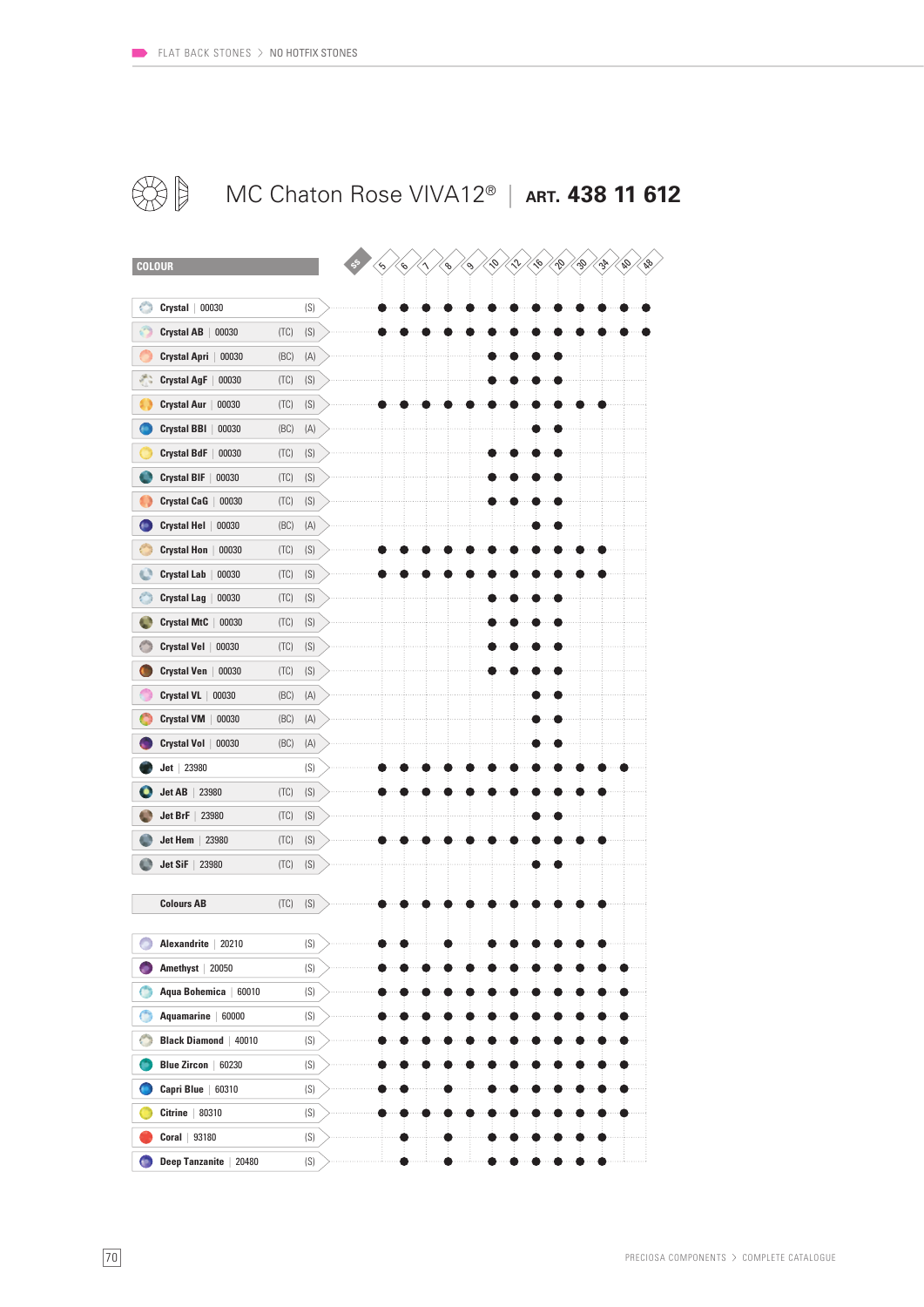| <b>Emerald</b> $  50730$<br>(S)<br><b>Fuchsia</b>   70350<br>(S)<br>Garnet   90120<br>(S)<br>Gold Beryl   10430<br>(S)<br>Gold Quartz   00530<br>(S)<br>Green Turmaline   50020<br>(S)<br>Hyacinth   90040<br>(S)<br>Chrysolite   50000<br>(S)<br>Indicolite   60100<br>(S)<br><b>Jonquil</b>   80100<br>(S)<br>(S)<br>Light Amethyst   20020<br>Light Burgundy   90095<br>(S)<br>Light Colorado Topaz   10330<br>(S)<br>Light Peach $\,$   90300<br>(S)<br>Light Rose   70020<br>(S)<br>Light Sapphire   30020<br>(S)<br>Light Siam   90070<br>(S)<br>Montana   30340<br>(S)<br>Olivine $  50230$<br>(S)<br><b>Peridot</b>   50520<br>(S)<br>Rose   70010<br>(S)<br>Ruby   90110<br>(S)<br>Sapphire   30050<br>(S)<br>$Siam$   90090<br>(S)<br>Smoked Topaz   10220<br>(S)<br>$Sun$   $90310$<br>(S)<br>Tanzanite   20410<br>(S)<br><b>Topaz</b>   10070<br>(S)<br>(S)<br>Turquoise   63030<br><b>Violet</b>   20310<br>(S)<br>White $0$ pal $  01000$<br>(S) | COLOUR | િ<br>্ঠ | $\mathcal{S}$<br>Λ | D<br>$\mathcal{S}$ | 56<br>$\sim$ | W.<br>B<br>$\mathbf{e}^{\mathbf{e}}$ | g,<br>op |
|----------------------------------------------------------------------------------------------------------------------------------------------------------------------------------------------------------------------------------------------------------------------------------------------------------------------------------------------------------------------------------------------------------------------------------------------------------------------------------------------------------------------------------------------------------------------------------------------------------------------------------------------------------------------------------------------------------------------------------------------------------------------------------------------------------------------------------------------------------------------------------------------------------------------------------------------------------------|--------|---------|--------------------|--------------------|--------------|--------------------------------------|----------|
|                                                                                                                                                                                                                                                                                                                                                                                                                                                                                                                                                                                                                                                                                                                                                                                                                                                                                                                                                                |        |         |                    |                    |              |                                      |          |
|                                                                                                                                                                                                                                                                                                                                                                                                                                                                                                                                                                                                                                                                                                                                                                                                                                                                                                                                                                |        |         |                    |                    |              |                                      |          |
|                                                                                                                                                                                                                                                                                                                                                                                                                                                                                                                                                                                                                                                                                                                                                                                                                                                                                                                                                                |        |         |                    |                    |              |                                      |          |
|                                                                                                                                                                                                                                                                                                                                                                                                                                                                                                                                                                                                                                                                                                                                                                                                                                                                                                                                                                |        |         |                    |                    |              |                                      |          |
|                                                                                                                                                                                                                                                                                                                                                                                                                                                                                                                                                                                                                                                                                                                                                                                                                                                                                                                                                                |        |         |                    |                    |              |                                      |          |
|                                                                                                                                                                                                                                                                                                                                                                                                                                                                                                                                                                                                                                                                                                                                                                                                                                                                                                                                                                |        |         |                    |                    |              |                                      |          |
|                                                                                                                                                                                                                                                                                                                                                                                                                                                                                                                                                                                                                                                                                                                                                                                                                                                                                                                                                                |        |         |                    |                    |              |                                      |          |
|                                                                                                                                                                                                                                                                                                                                                                                                                                                                                                                                                                                                                                                                                                                                                                                                                                                                                                                                                                |        |         |                    |                    |              |                                      |          |
|                                                                                                                                                                                                                                                                                                                                                                                                                                                                                                                                                                                                                                                                                                                                                                                                                                                                                                                                                                |        |         |                    |                    |              |                                      |          |
|                                                                                                                                                                                                                                                                                                                                                                                                                                                                                                                                                                                                                                                                                                                                                                                                                                                                                                                                                                |        |         |                    |                    |              |                                      |          |
|                                                                                                                                                                                                                                                                                                                                                                                                                                                                                                                                                                                                                                                                                                                                                                                                                                                                                                                                                                |        |         |                    |                    |              |                                      |          |
|                                                                                                                                                                                                                                                                                                                                                                                                                                                                                                                                                                                                                                                                                                                                                                                                                                                                                                                                                                |        |         |                    |                    |              |                                      |          |
|                                                                                                                                                                                                                                                                                                                                                                                                                                                                                                                                                                                                                                                                                                                                                                                                                                                                                                                                                                |        |         |                    |                    |              |                                      |          |
|                                                                                                                                                                                                                                                                                                                                                                                                                                                                                                                                                                                                                                                                                                                                                                                                                                                                                                                                                                |        |         |                    |                    |              |                                      |          |
|                                                                                                                                                                                                                                                                                                                                                                                                                                                                                                                                                                                                                                                                                                                                                                                                                                                                                                                                                                |        |         |                    |                    |              |                                      |          |
|                                                                                                                                                                                                                                                                                                                                                                                                                                                                                                                                                                                                                                                                                                                                                                                                                                                                                                                                                                |        |         |                    |                    |              |                                      |          |
|                                                                                                                                                                                                                                                                                                                                                                                                                                                                                                                                                                                                                                                                                                                                                                                                                                                                                                                                                                |        |         |                    |                    |              |                                      |          |
|                                                                                                                                                                                                                                                                                                                                                                                                                                                                                                                                                                                                                                                                                                                                                                                                                                                                                                                                                                |        |         |                    |                    |              |                                      |          |
|                                                                                                                                                                                                                                                                                                                                                                                                                                                                                                                                                                                                                                                                                                                                                                                                                                                                                                                                                                |        |         |                    |                    |              |                                      |          |
|                                                                                                                                                                                                                                                                                                                                                                                                                                                                                                                                                                                                                                                                                                                                                                                                                                                                                                                                                                |        |         |                    |                    |              |                                      |          |
|                                                                                                                                                                                                                                                                                                                                                                                                                                                                                                                                                                                                                                                                                                                                                                                                                                                                                                                                                                |        |         |                    |                    |              |                                      |          |
|                                                                                                                                                                                                                                                                                                                                                                                                                                                                                                                                                                                                                                                                                                                                                                                                                                                                                                                                                                |        |         |                    |                    |              |                                      |          |
|                                                                                                                                                                                                                                                                                                                                                                                                                                                                                                                                                                                                                                                                                                                                                                                                                                                                                                                                                                |        |         |                    |                    |              |                                      |          |
|                                                                                                                                                                                                                                                                                                                                                                                                                                                                                                                                                                                                                                                                                                                                                                                                                                                                                                                                                                |        |         |                    |                    |              |                                      |          |
|                                                                                                                                                                                                                                                                                                                                                                                                                                                                                                                                                                                                                                                                                                                                                                                                                                                                                                                                                                |        |         |                    |                    |              |                                      |          |
|                                                                                                                                                                                                                                                                                                                                                                                                                                                                                                                                                                                                                                                                                                                                                                                                                                                                                                                                                                |        |         |                    |                    |              |                                      |          |
|                                                                                                                                                                                                                                                                                                                                                                                                                                                                                                                                                                                                                                                                                                                                                                                                                                                                                                                                                                |        |         |                    |                    |              |                                      |          |
|                                                                                                                                                                                                                                                                                                                                                                                                                                                                                                                                                                                                                                                                                                                                                                                                                                                                                                                                                                |        |         |                    |                    |              |                                      |          |
|                                                                                                                                                                                                                                                                                                                                                                                                                                                                                                                                                                                                                                                                                                                                                                                                                                                                                                                                                                |        |         |                    |                    |              |                                      |          |
|                                                                                                                                                                                                                                                                                                                                                                                                                                                                                                                                                                                                                                                                                                                                                                                                                                                                                                                                                                |        |         |                    |                    |              |                                      |          |
|                                                                                                                                                                                                                                                                                                                                                                                                                                                                                                                                                                                                                                                                                                                                                                                                                                                                                                                                                                |        |         |                    |                    |              |                                      |          |
|                                                                                                                                                                                                                                                                                                                                                                                                                                                                                                                                                                                                                                                                                                                                                                                                                                                                                                                                                                |        |         |                    |                    |              |                                      |          |

#### **NOTE:**

Coatings which are not in the standard offer are available for MC Chaton Rose VIVA12® only on a special request.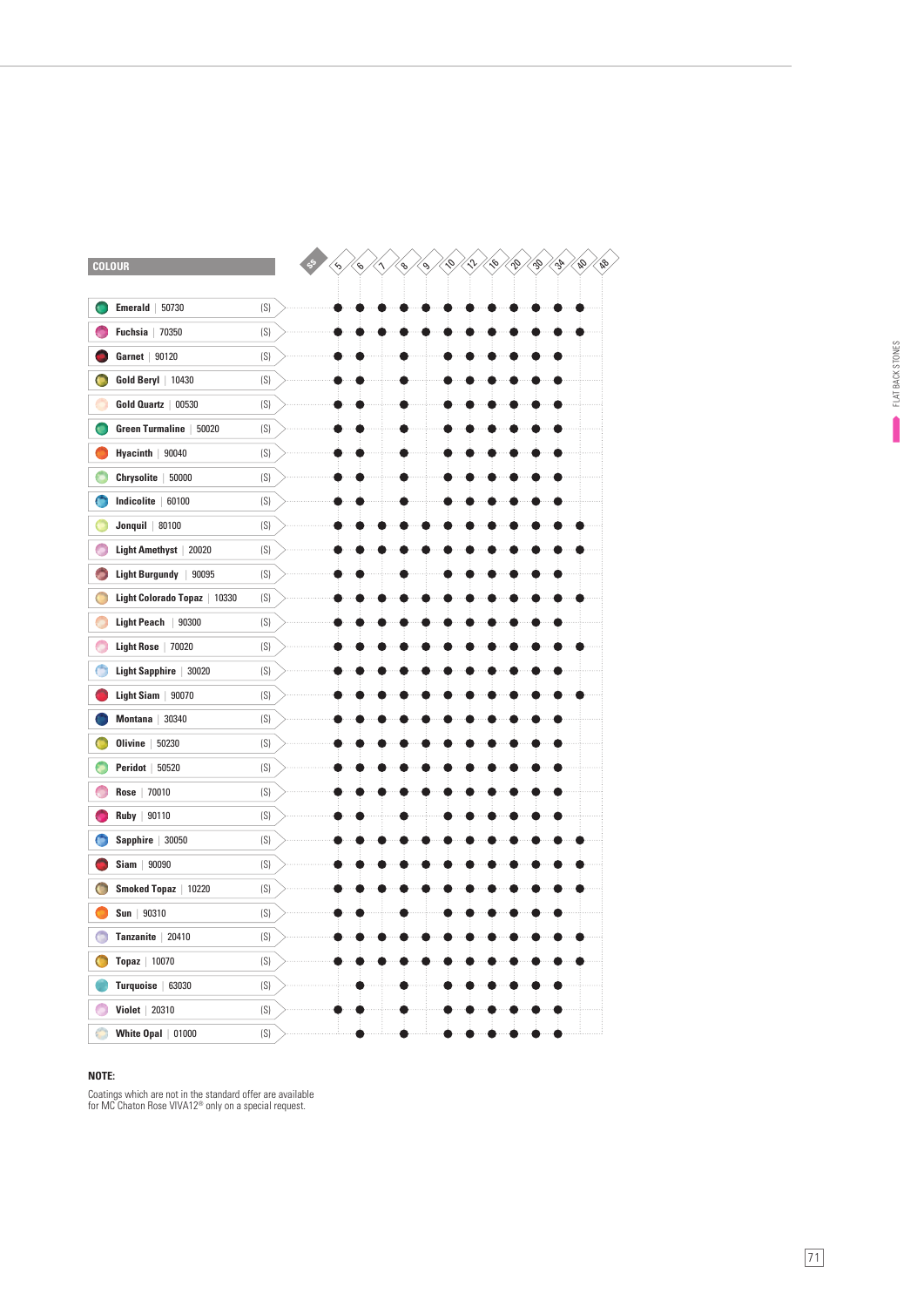





MC Rivoli FB | **ART. 438 11 301**





MC Flower FB | **ART. 438 02 302**

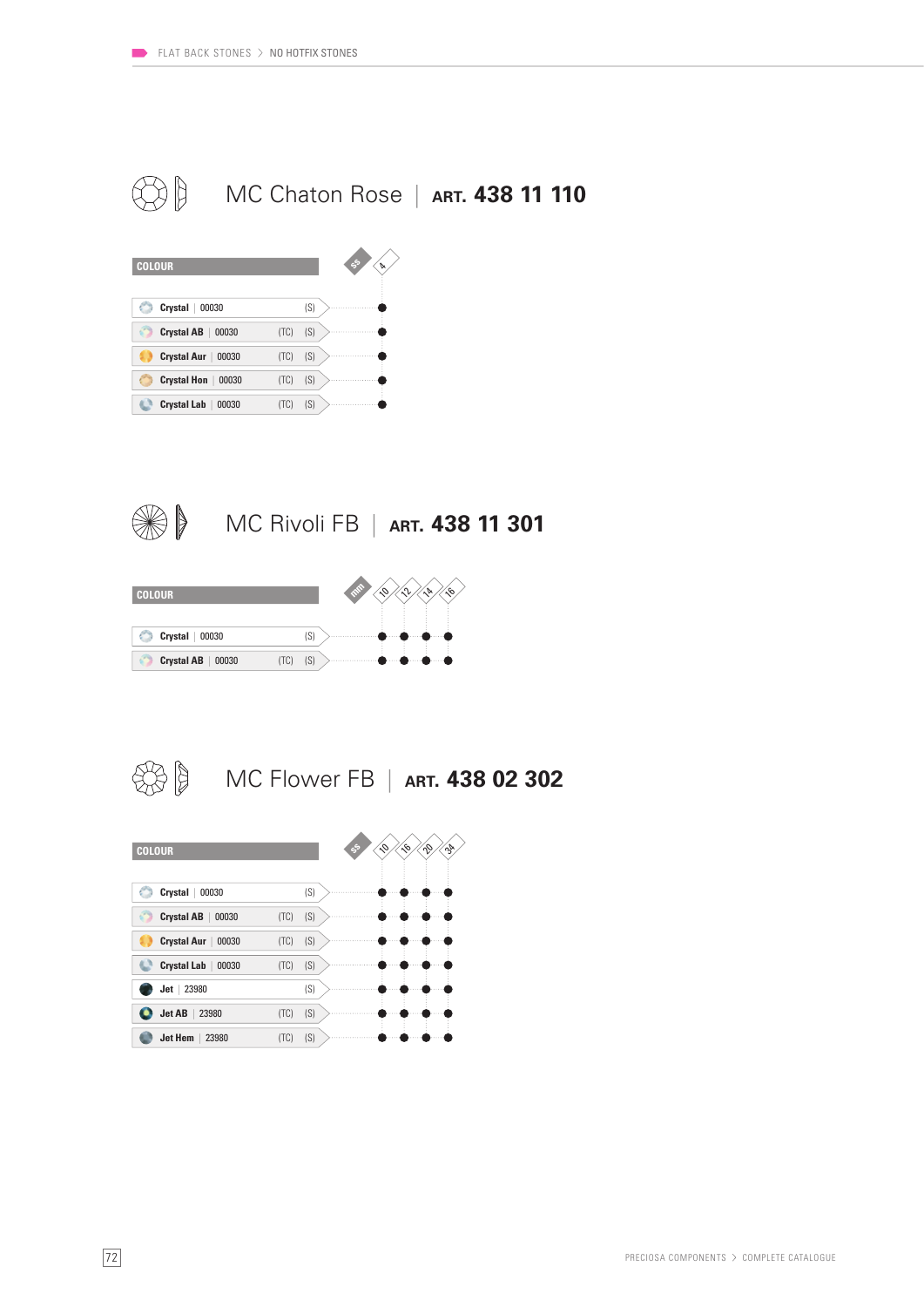

**Jet AB** | 23980 (TC) (S) **Jet Hem** | 23980 (TC) (S)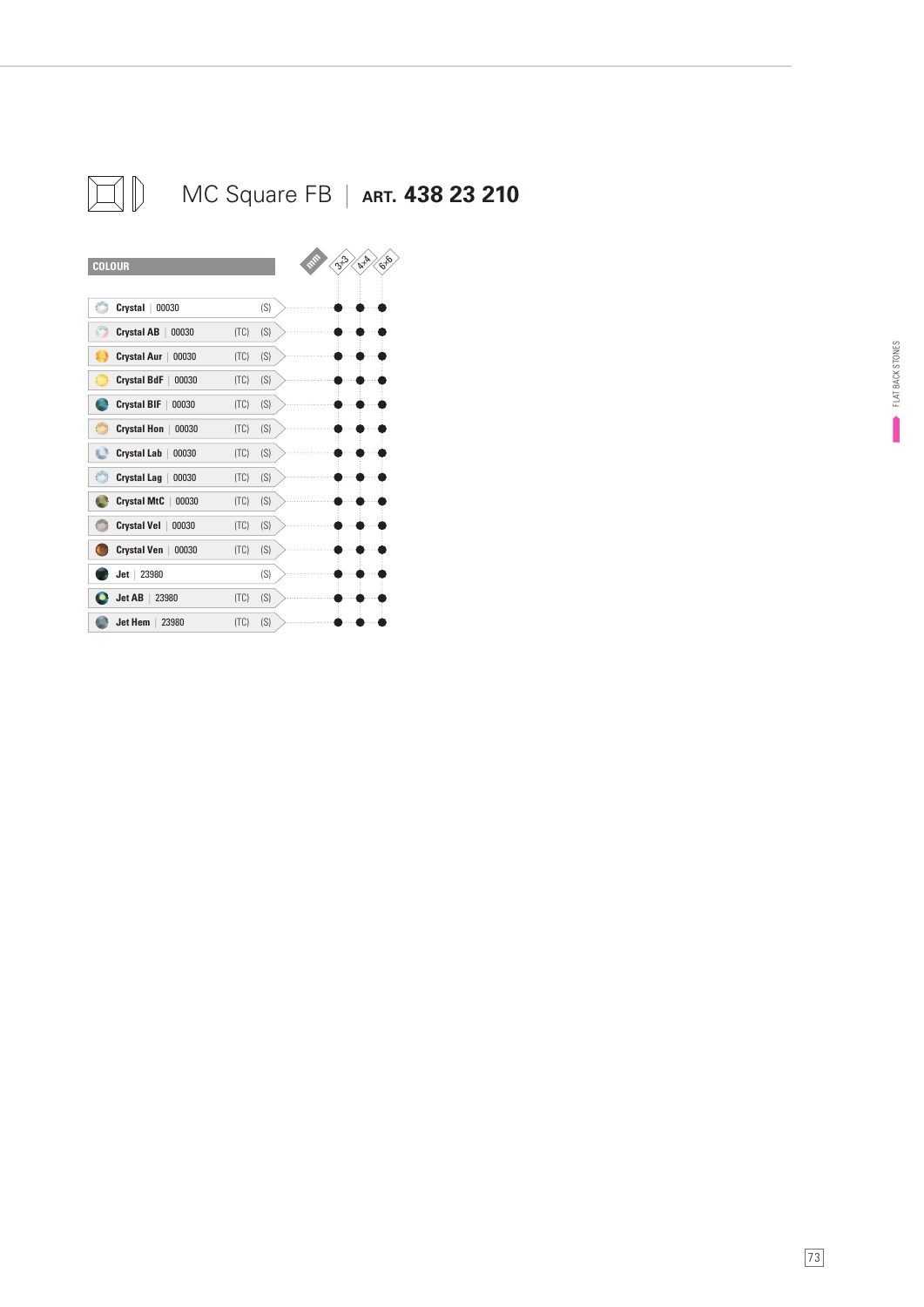## Hotfix Stones

Preciosa's Hotfix Stones feature a special low-melting-point adhesive. Their unique Aero-Bubble structure guarantees easy and delicate application on wide variety of materials. All our Hotfix Stones have a special grey interlayer that ensures better adhesion, thereby prolonging their durability in applications even on modern elastic fabrics.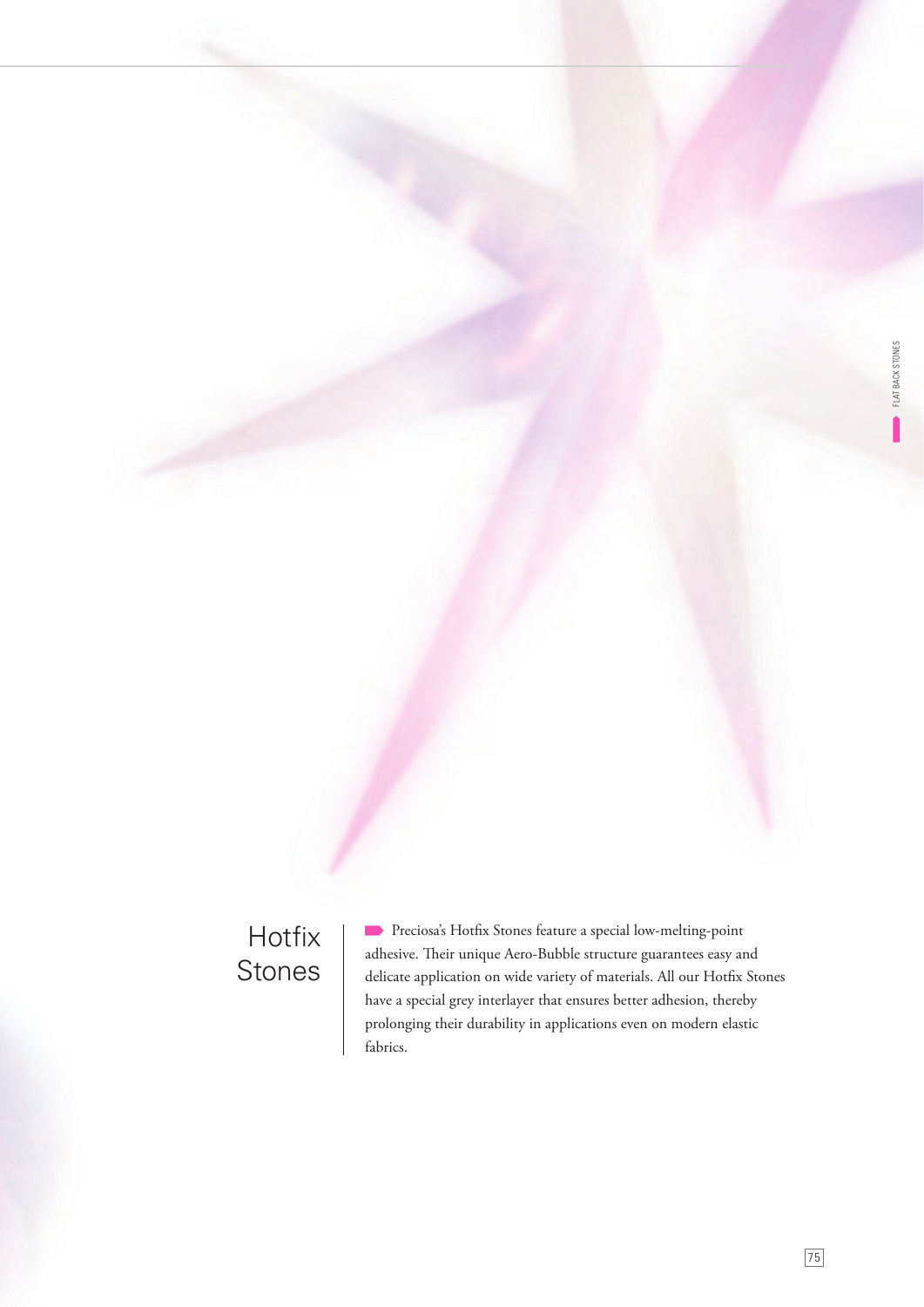### **Overview**

### HOTFIX STONES

| МС Chaton Rose VIVA12 <sup>®</sup>   ART. <b>438 11 612</b><br>5, 6, 8, 10, 12, 16, 20, 30, 34, 40, 48<br>SS |
|--------------------------------------------------------------------------------------------------------------|
| MC Chaton Rose   ART. 438 11 110<br>SS<br>4                                                                  |
| MC Rivoli FB   art <b>. 438 11 301</b><br>10, 12, 14, 16<br>mm                                               |
| MC Flower FB   ART. <b>438 02 302</b><br>10, 16, 20, 34<br>SS                                                |
| МС Square FB   ART. <b>438 23 210</b><br>$3\times3$ , $4\times4$ , $6\times6$<br>mm                          |
| MC Baguette FB   ART. 438 26 210<br>$5\times2.5$<br>mm                                                       |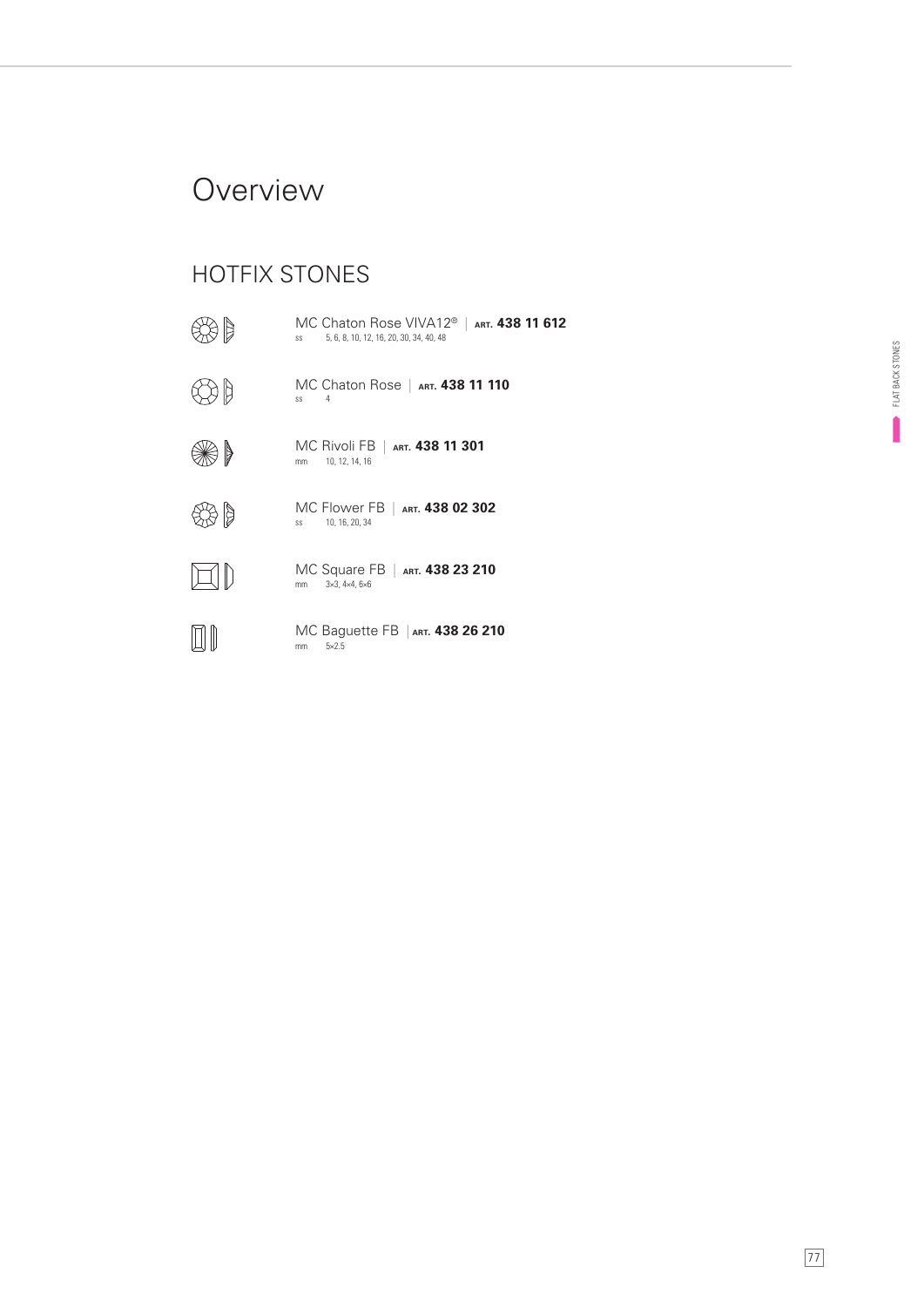

### MC Chaton Rose VIVA12® | **ART. 438 11 612**

| <b>COLOUR</b>                    |              | $\sim$<br>$\mathscr{E}$<br>$\mathscr{A}$<br>≫<br>$\hat{\mathcal{P}}$<br>⊛<br>gs.<br>⊗∕<br>ς<br>$\mathcal{C}$ |
|----------------------------------|--------------|--------------------------------------------------------------------------------------------------------------|
|                                  |              |                                                                                                              |
| Crystal  <br>00030               | (HF)         |                                                                                                              |
| <b>Crystal AB</b><br>00030       | (HF)<br>(TC) |                                                                                                              |
| Crystal Apri  <br>00030          | (BC)<br>(HF) |                                                                                                              |
| Crystal AgF  <br>00030           | (TC)<br>(HF) |                                                                                                              |
| <b>Crystal Aur</b><br>00030      | (HF)<br>(TC) |                                                                                                              |
| <b>Crystal BdF</b><br>00030      | (TC)<br>(HF) |                                                                                                              |
| Crystal BIF  <br>00030           | (HF)<br>(TC) |                                                                                                              |
| <b>Crystal CaG</b><br>00030      | (HF)<br>(TC) |                                                                                                              |
| Crystal Hon<br>00030             | (TC)<br>(HF) |                                                                                                              |
| o<br><b>Crystal Lab</b><br>00030 | (HF)<br>(TC) |                                                                                                              |
| <b>Crystal Lag</b><br>00030      | (HF)<br>(TC) |                                                                                                              |
| <b>Crystal MtC</b><br>00030      | (HF)<br>(TC) |                                                                                                              |
| Crystal Vel  <br>00030           | (HF)<br>(TC) |                                                                                                              |
| Crystal Ven<br>00030             | (TC)<br>(HF) |                                                                                                              |
| 23980<br>Jet                     | (HF)<br>(TC) |                                                                                                              |
| Jet AB<br>23980                  | (HF)<br>(TC) |                                                                                                              |
| Jet BrF<br>23980                 | (HF)<br>(TC) |                                                                                                              |
| <b>Jet Hem</b>   23980           | (HF)<br>(TC) |                                                                                                              |
| $Jet$ SiF<br>23980               | (TC)<br>(HF) |                                                                                                              |
|                                  |              |                                                                                                              |
| <b>Colours AB</b>                | $(TC)$ (HF)  |                                                                                                              |
| Alexandrite<br>20210             | (HF)         |                                                                                                              |
| Amethyst   20050                 | (HF)         |                                                                                                              |
| Aqua Bohemica<br>60010           | (HF)         |                                                                                                              |
| <b>Aquamarine</b><br>60000       | (HF)         |                                                                                                              |
| <b>Black Diamond   40010</b>     | (HF)         |                                                                                                              |
| <b>Blue Zircon</b><br>60230      | (HF)         |                                                                                                              |
| Capri Blue   60310               | (HF)         |                                                                                                              |
| Citrine $ 80310$                 | (HF)         |                                                                                                              |
| Coral  <br>93180                 | (HF)         |                                                                                                              |
| Deep Tanzanite   20480<br>œ      | (HF)         |                                                                                                              |
| <b>Emerald</b> $  50730$         | (HF)         |                                                                                                              |
| <b>Fuchsia</b>   70350           | (HF)         |                                                                                                              |
| Garnet   90120                   | (HF)         |                                                                                                              |
| Gold Beryl   10430               | (HF)         |                                                                                                              |
| Gold Quartz   00530              | (HF)         |                                                                                                              |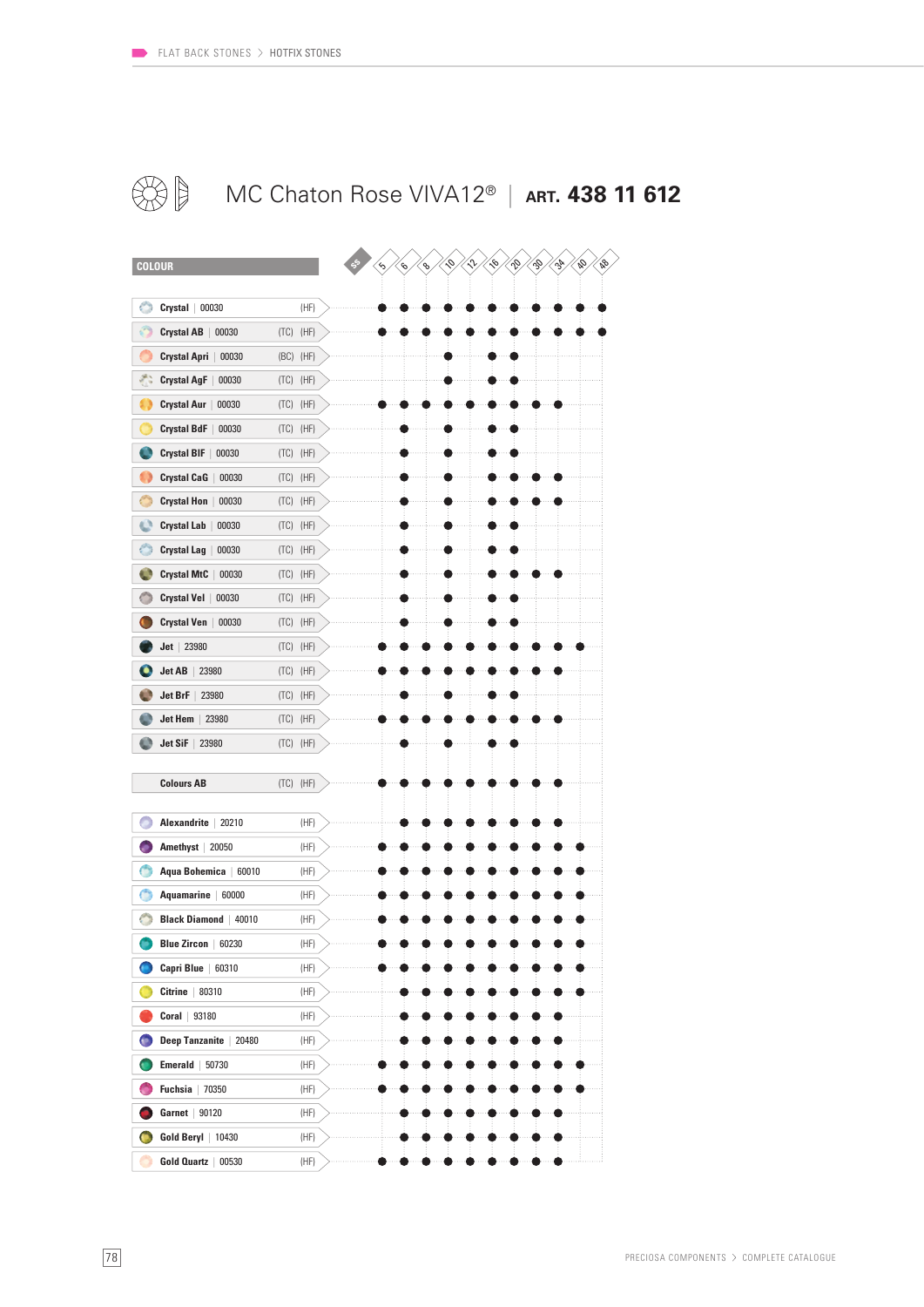|   | <b>COLOUR</b>                  |      |
|---|--------------------------------|------|
|   |                                |      |
|   | Green Turmaline   50020        | (HF) |
|   | Hyacinth $ 90040$              | (HF) |
|   | Chrysolite   50000             | (HF) |
|   | Indicolite  <br>60100          | (HF) |
|   | <b>Jonquil</b>   80100         | (HF) |
|   | Light Amethyst   20020         | (HF) |
| A | <b>Light Burgundy</b><br>90095 | (HF) |
|   | Light Colorado Topaz<br>10330  | (HF) |
|   | Light Peach   90300            | (HF) |
|   | Light Rose   70020             | (HF) |
|   | <b>Light Sapphire</b><br>30020 | (HF) |
|   | Light Siam   90070             | (HF) |
|   | 30340<br>Montana               | (HF) |
|   | Olivine<br>50230               | (HF) |
|   | <b>Peridot</b>   50520         | (HF) |
|   | 70010<br>Rose                  | (HF) |
|   | 90110<br>Ruby                  | (HF) |
|   | Sapphire   30050               | (HF) |
|   | $Siam$   90090                 | (HF) |
|   | Smoked Topaz   10220           | (HF) |
|   | Sun   $90310$                  | (HF) |
|   | <b>Tanzanite</b><br>20410      | (HF) |
|   | <b>Topaz</b>   10070           | (HF) |
|   | Turquoise   63030              | (HF) |
|   | Violet  <br>20310              | (HF) |
|   | White Opal   01000             | (HF) |

#### **NOTE:**

Coatings which are not in the standard offer are available for MC Chaton Rose VIVA12® only on a special request.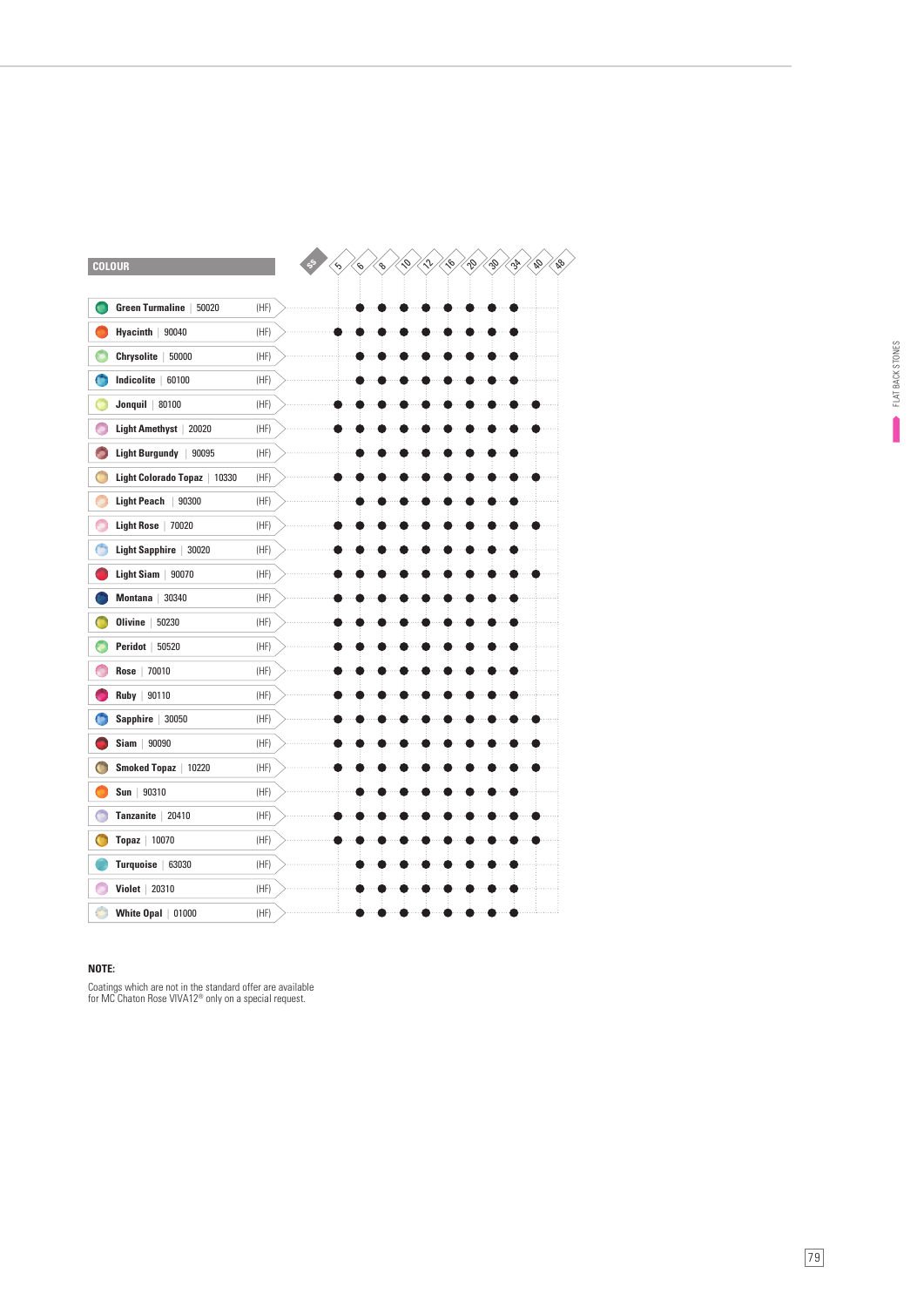





MC Rivoli FB | **ART. 438 11 301**





MC Flower FB | **ART. 438 02 302**

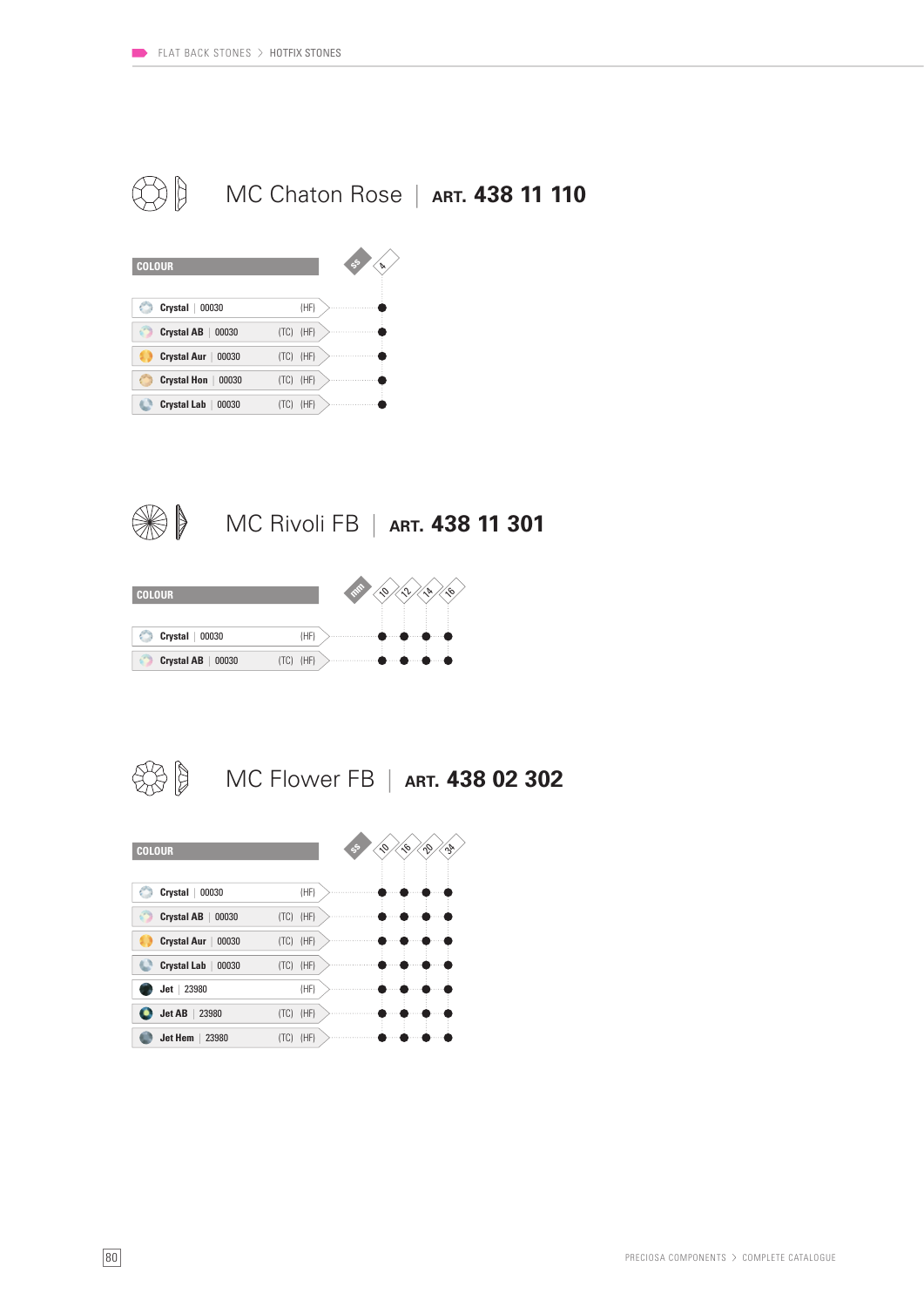

#### $\Box$ MC Baguette FB | **ART. 438 26 210**

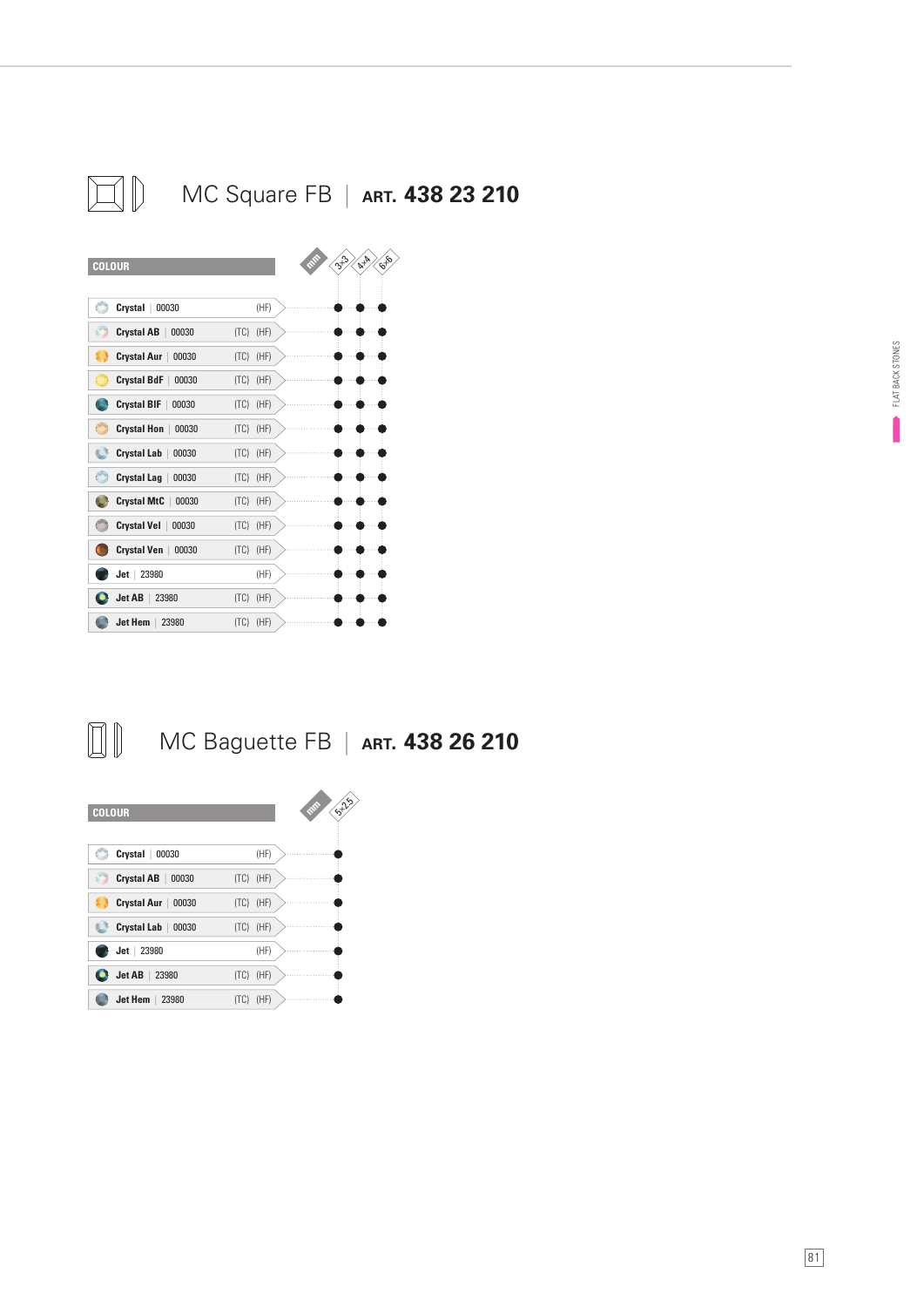### Packing and weight

| Size           | Packing<br>unit  | Number of<br>stones in<br>packing unit | Number of<br>stones in<br>standard<br>box | Average<br>weight of<br>standard box<br>(Crystal) |
|----------------|------------------|----------------------------------------|-------------------------------------------|---------------------------------------------------|
| SS             | TYPE             | GROSS                                  | GROSS                                     | GRAM                                              |
| 5              | <b>ENVELOPE</b>  | 10                                     | 1,100                                     | 1,350                                             |
| 6              | <b>ENVELOPE</b>  | 10                                     | 1,100                                     | 1,550                                             |
| $\overline{7}$ | <b>ENVELOPE</b>  | 10                                     | 1,100                                     | 1,350                                             |
| 8              | <b>ENVELOPE</b>  | 10                                     | 800                                       | 1,500                                             |
| 9              | <b>ENVELOPE</b>  | 10                                     | 800                                       | 1,750                                             |
| 10             | <b>ENVELOPE</b>  | 10                                     | 700                                       | 2,000                                             |
| 12             | <b>ENVELOPE</b>  | 10                                     | 700                                       | 2,250                                             |
| 16             | <b>FNVFI OPF</b> | 10                                     | 450                                       | 2,850                                             |
| 20             | <b>ENVELOPE</b>  | 10                                     | 300                                       | 3,000                                             |
| 30             | <b>FNVFI OPF</b> | 2                                      | 90                                        | 2,400                                             |
| 34             | <b>ENVELOPE</b>  | $\mathcal{P}$                          | 80                                        | 3,000                                             |
| 40             | <b>ENVELOPE</b>  | 1                                      | 40                                        | 2,350                                             |
| 48             | <b>ENVELOPE</b>  | $\frac{1}{2}$                          | 16                                        | 2,100                                             |

#### MC Chaton Rose VIVA12® | **ART. 438 11 612**

#### MC Square FB | ART. **438 23 210**

| Size        | Packing<br>unit  | Number of<br>stones in<br>packing unit | Number of<br>stones in<br>standard<br>hox | Average<br>weight of<br>standard box<br>(Crystal) |
|-------------|------------------|----------------------------------------|-------------------------------------------|---------------------------------------------------|
| <b>MM</b>   | <b>TYPE</b>      | GROSS                                  | GROSS                                     | GRAM                                              |
| $3\times3$  | <b>ENVELOPE</b>  | 10                                     | 500                                       | 1.900                                             |
| $4\times4$  | <b>FNVFI OPF</b> | 5                                      | 200                                       | 1.700                                             |
| $6\times 6$ | <b>ENVELOPE</b>  |                                        | 70                                        | 1.750                                             |

#### MC Baguette FB | **ART. 438 26 210**

| Size      | Packing<br>unit  | Number of<br>stones in<br>packing unit | Number of<br>stones in<br>standard<br>hox | Average<br>weight of<br>standard box<br>(Crystal) |
|-----------|------------------|----------------------------------------|-------------------------------------------|---------------------------------------------------|
| <b>MM</b> | <b>TYPE</b>      | GROSS                                  | GROSS                                     | GRAM                                              |
| $5x^2.5$  | <b>FNVFI OPF</b> | 10                                     | 500                                       | 2,900                                             |

### MC Chaton Rose | **ART. 438 11 110**

| Size | Packing<br>unit  | Number of<br>stones in<br>packing unit | Number of<br>stones in<br>standard<br>box | Average<br>weight of<br>standard box<br>(Crystal) |
|------|------------------|----------------------------------------|-------------------------------------------|---------------------------------------------------|
| SS   | <b>TYPE</b>      | GROSS                                  | GROSS                                     | GRAM                                              |
| 4    | <b>FNVFI OPF</b> | 10                                     | 1.100                                     | 1.000                                             |

#### MC Rivoli FB | **ART. 438 11 301**

| Size      | Packing<br>unit | Number of<br>stones in<br>packing unit | Number of<br>stones in<br>standard<br>hox | Average<br>weight of<br>standard box<br>(Crystal) |
|-----------|-----------------|----------------------------------------|-------------------------------------------|---------------------------------------------------|
| <b>MM</b> | <b>TYPE</b>     | GROSS                                  | GROSS                                     | GRAM                                              |
| 10        | CASSETTE        |                                        | 20                                        | 1,700                                             |
| 12        | CASSETTE        |                                        | 12                                        | 1.600                                             |
| 14        | CASSETTE        |                                        | 8                                         | 1,650                                             |
| 16        | CASSETTE        |                                        | 8                                         | 2.100                                             |

#### MC Flower FB | **ART. 438 02 302**

| Size | Packing<br>unit  | Number of<br>stones in<br>packing unit | Number of<br>stones in<br>standard<br>hox | Average<br>weight of<br>standard box<br>(Crystal) |
|------|------------------|----------------------------------------|-------------------------------------------|---------------------------------------------------|
| SS   | <b>TYPE</b>      | GROSS                                  | GROSS                                     | GRAM                                              |
| 10   | <b>FNVFI OPF</b> | 10                                     | 700                                       | 1.775                                             |
| 16   | <b>FNVFI OPF</b> | 10                                     | 450                                       | 2.500                                             |
| 20   | <b>ENVELOPE</b>  | 10                                     | 300                                       | 2,650                                             |
| 34   | <b>ENVELOPE</b>  | 2                                      | 80                                        | 2.450                                             |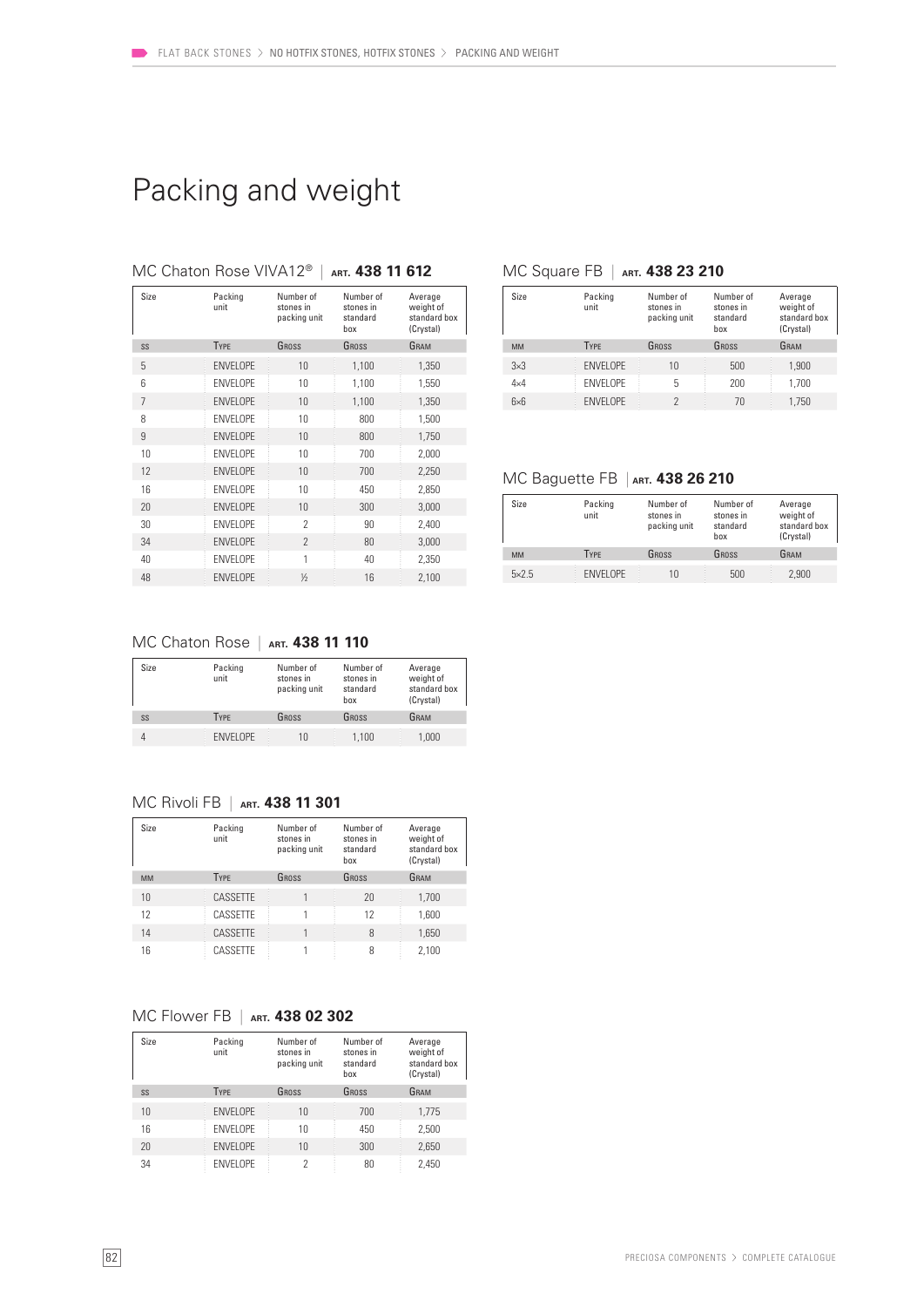### Conversion table of sizes



### Sizes of Flat Back Stones

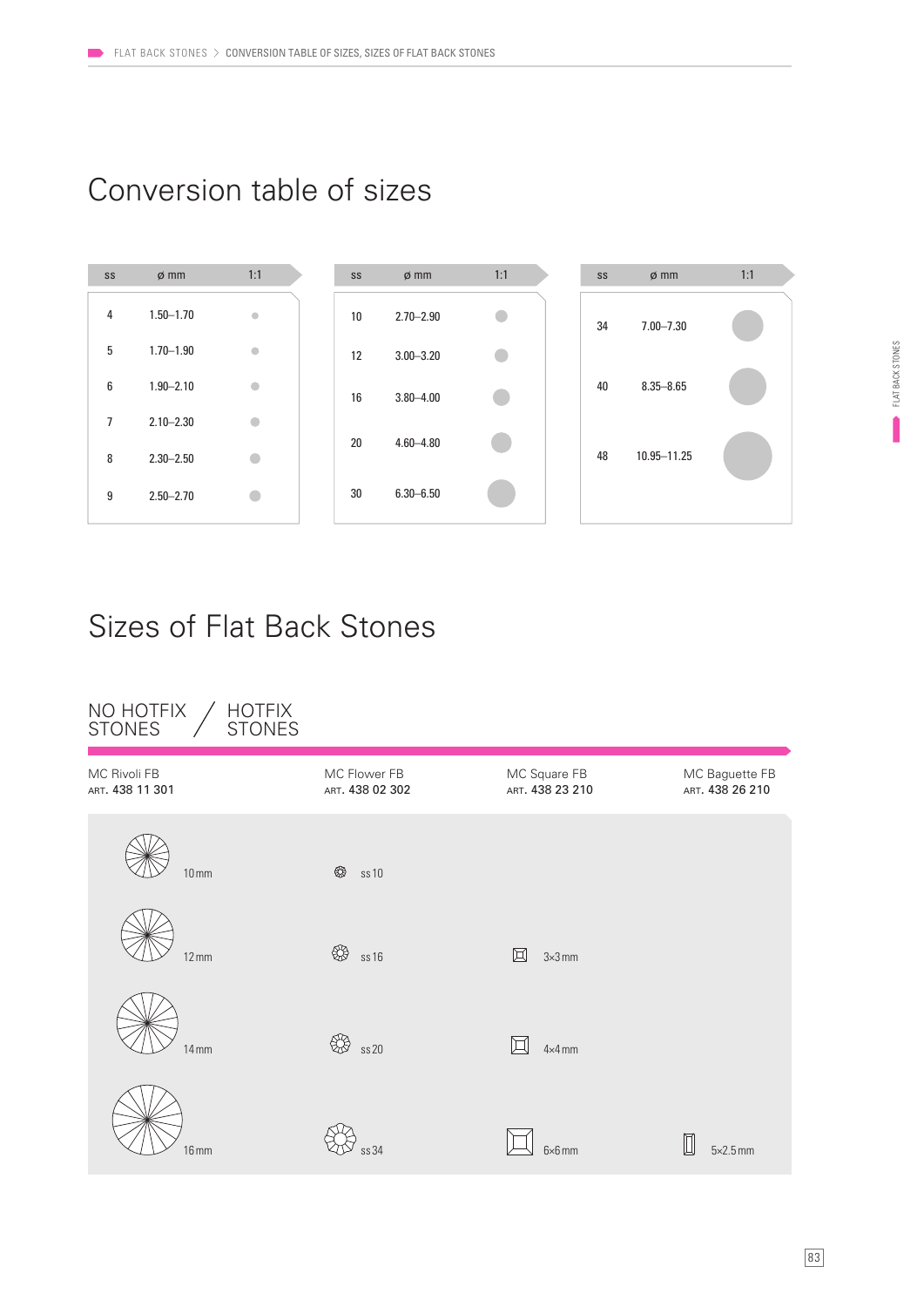## Sew-on Stones

 Our vast assortment of Sew-on Stones constitutes another special category in the Preciosa Collection. Sewing is an ideal technique for attaching larger stones. Our Sew-on Stones can be attached to all sorts of materials by using nylon or polyester threads guaranteeing an unsurpassed holding force.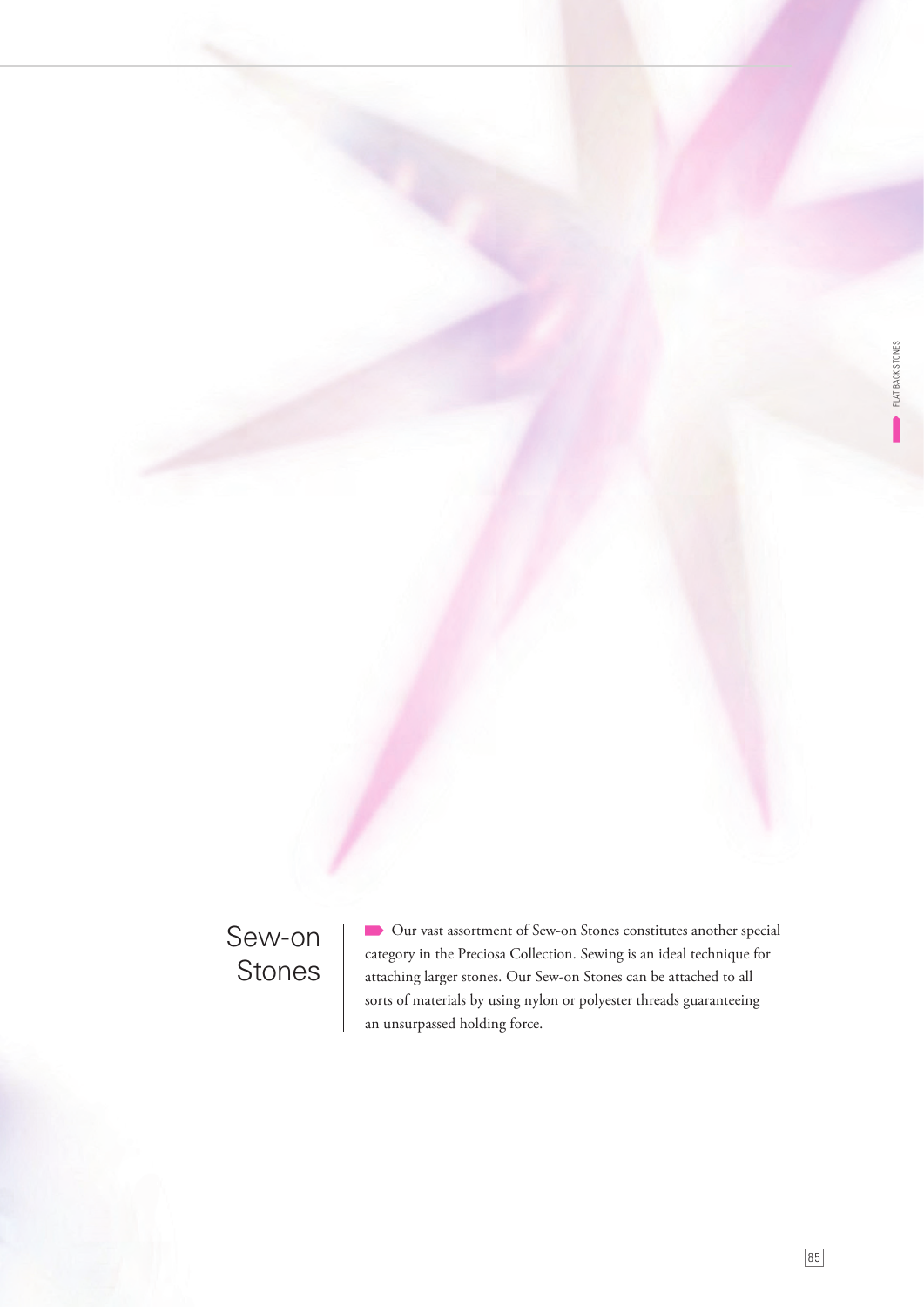### **Overview**

### SEW-ON STONES

明 mm 3, 4, 5, 6, 7, 8, 9 MC Loch Rose VIVA 1H | **ART. 438 61 612** ₩) MC Rivoli 2H | **ART. 438 61 302** mm 10, 12 MC Flower 301 | **ART. 438 52 301**  $\bigoplus$ mm 6, 8, 10, 12, 14 ⊠∯ MC Square 301 | **ART. 438 73 301** mm 8×8, 10×10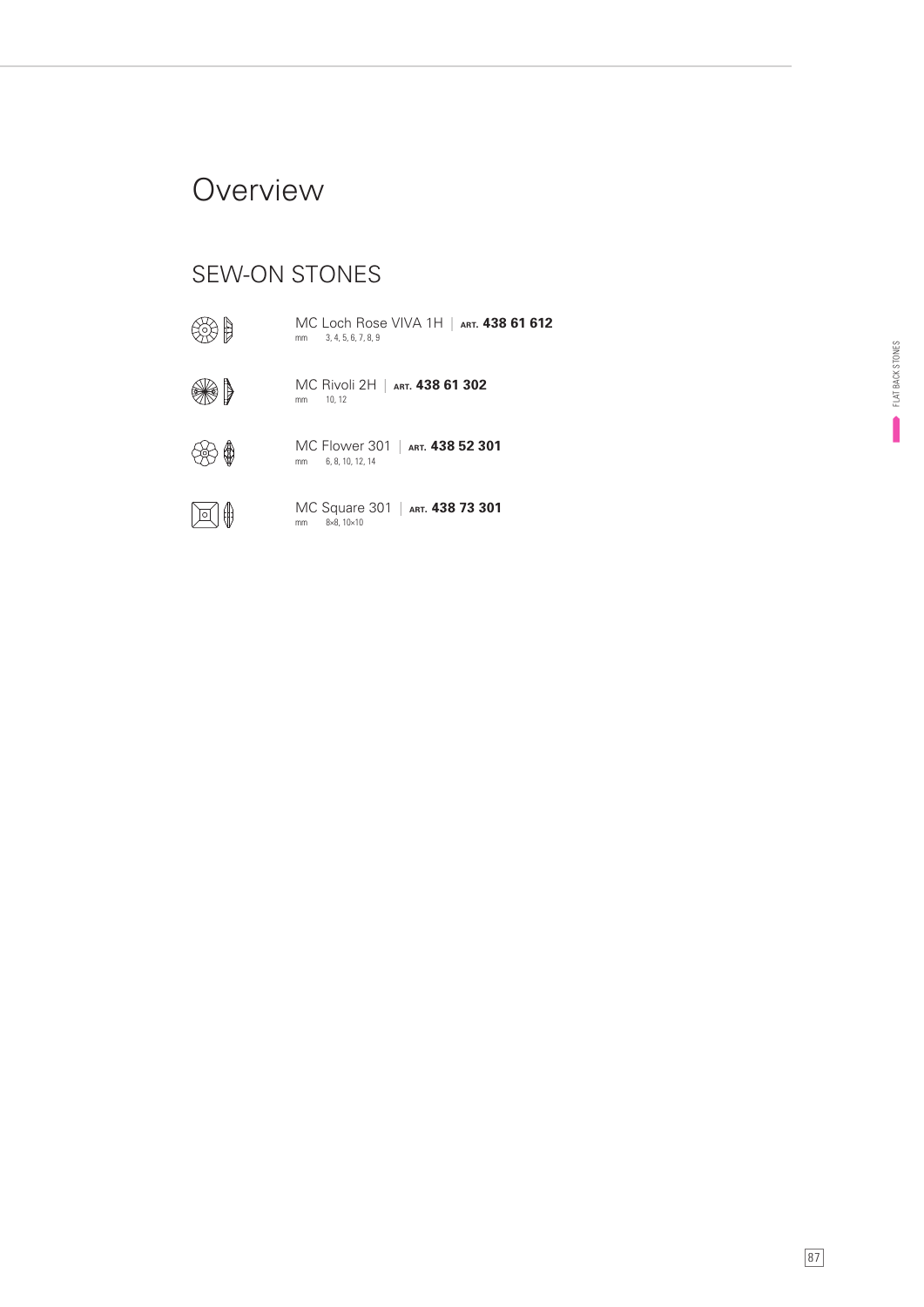

### **SOF** MC Loch Rose VIVA 1H | **ART. 438 61 612**

| <b>COLOUR</b>                   |          |                |  | $\hat{\mathcal{L}}$ | $\triangleright$ | نہ | e, | $\mathcal{S}$ | ∾ |  |
|---------------------------------|----------|----------------|--|---------------------|------------------|----|----|---------------|---|--|
|                                 |          |                |  |                     |                  |    |    |               |   |  |
| O<br>$Crystal$ 00030            |          | (S/U)          |  |                     |                  |    |    |               |   |  |
| o<br><b>Crystal AB</b><br>00030 |          | $(TC)$ $(S/U)$ |  |                     |                  |    |    |               |   |  |
| Crystal Aur  <br>00030          |          | $(TC)$ $(S/U)$ |  |                     |                  |    |    |               |   |  |
| Crystal Hon   00030             | (TC) (S) |                |  |                     |                  |    |    |               |   |  |
| Crystal Lab<br>00030            |          | $(TC)$ $(S/U)$ |  |                     |                  |    |    |               |   |  |
| $Jet$   23980                   |          | (S/U)          |  |                     |                  |    |    |               |   |  |
| $Jet$ AB<br>23980               |          | $(TC)$ $(S/U)$ |  |                     |                  |    |    |               |   |  |
| Jet Hem<br>23980                |          | $(TC)$ $(S/U)$ |  |                     |                  |    |    |               |   |  |
|                                 |          |                |  |                     |                  |    |    |               |   |  |
| <b>Colours AB</b><br>00030      |          | $(TC)$ $(S/U)$ |  |                     |                  |    |    |               |   |  |
| Amethyst   20050                |          | (S/U)          |  |                     |                  |    |    |               |   |  |
| Aqua Bohemica<br>60010          |          | (S/U)          |  |                     |                  |    |    |               |   |  |
| Aquamarine   60000              |          | (S/U)          |  |                     |                  |    |    |               |   |  |
| <b>Black Diamond</b><br>40010   |          |                |  |                     |                  |    |    |               |   |  |
| <b>Blue Zircon</b>              |          | (S/U)          |  |                     |                  |    |    |               |   |  |
| 60230                           |          | (S/U)          |  |                     |                  |    |    |               |   |  |
| Capri Blue   60310              |          | (S/U)          |  |                     |                  |    |    |               |   |  |
| <b>Citrine</b><br>80310         |          | (S/U)          |  |                     |                  |    |    |               |   |  |
| Emerald  <br>50730              |          | (S/U)          |  |                     |                  |    |    |               |   |  |
| Fuchsia  <br>70350              |          | (S/U)          |  |                     |                  |    |    |               |   |  |
| Hyacinth   90040                |          | (S/U)          |  |                     |                  |    |    |               |   |  |
| Jonquil<br>80100                |          | (S/U)          |  |                     |                  |    |    |               |   |  |
| Light Amethyst<br>20020         |          | (S/U)          |  |                     |                  |    |    |               |   |  |
| Light Colorado Topaz<br>10330   |          | (S/U)          |  |                     |                  |    |    |               |   |  |
| <b>Light Sapphire</b><br>30020  |          | (S/U)          |  |                     |                  |    |    |               |   |  |
| Light Siam  <br>90070           |          | (S/U)          |  |                     |                  |    |    |               |   |  |
| 30340<br>Montana                |          | (S/U)          |  |                     |                  |    |    |               |   |  |
| <b>Olivine</b><br>50230         |          | (S/U)          |  |                     |                  |    |    |               |   |  |
| <b>Peridot</b>   50520          |          | (S/U)          |  |                     |                  |    |    |               |   |  |
| Rose   70010                    |          | (S/U)          |  |                     |                  |    |    |               |   |  |
| Sapphire   30050<br>o           |          | (S/U)          |  |                     |                  |    |    |               |   |  |
| $Siam$ 90090                    |          | (S/U)          |  |                     |                  |    |    |               |   |  |
| O<br>Smoked Topaz   10220       |          | (S/U)          |  |                     |                  |    |    |               |   |  |
| Sun   $90310$                   |          | (S/U)          |  |                     |                  |    |    |               |   |  |
| Tanzanite   20410               |          | (S/U)          |  |                     |                  |    |    |               |   |  |
| Topaz<br>10070                  |          | (S/U)          |  |                     |                  |    |    |               |   |  |
| Violet<br>20310                 |          | (S/U)          |  |                     |                  |    |    |               |   |  |

**NOTE:** Crystal Honey is supplied silver-foiled only.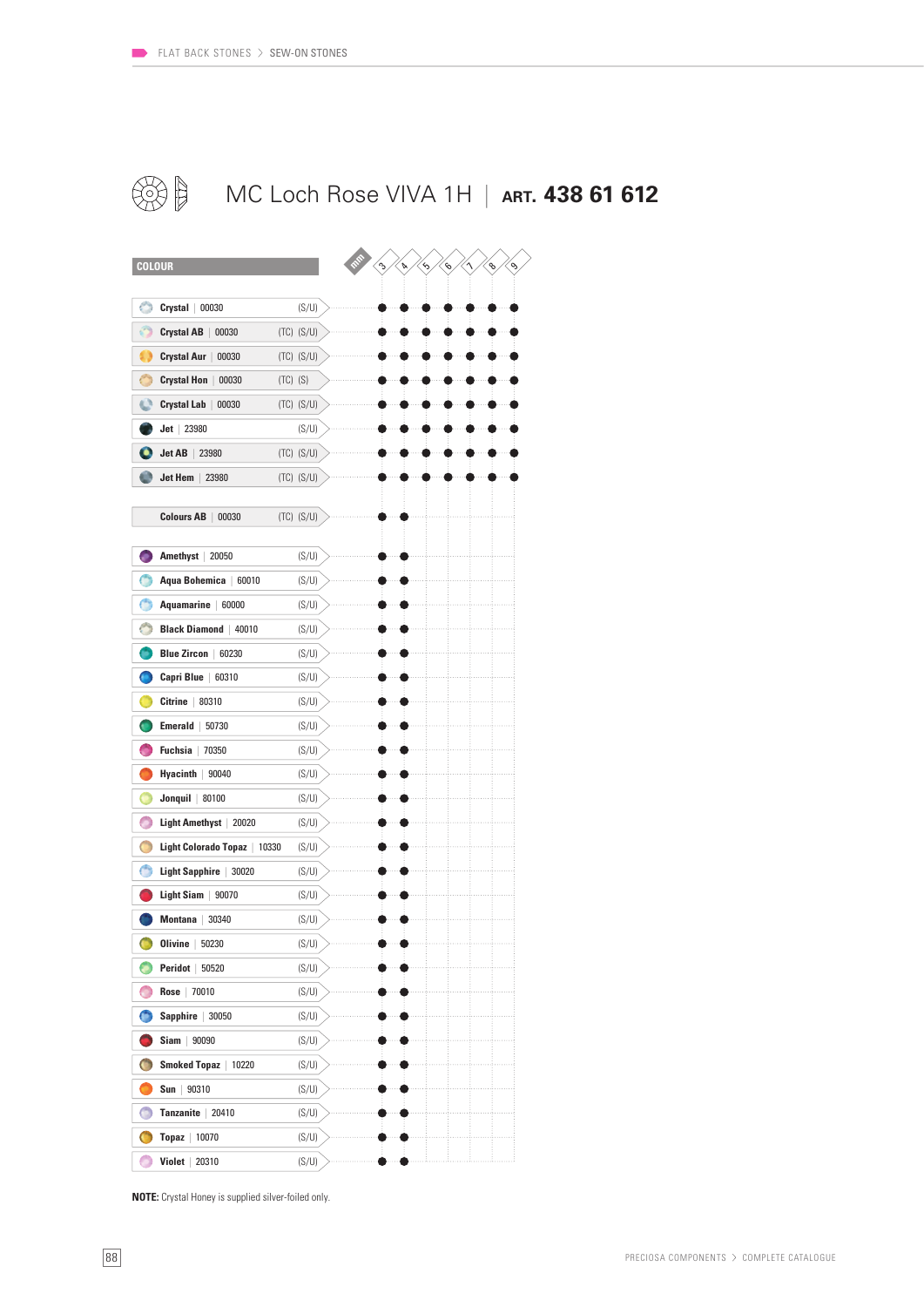





MC Square 301 | **ART. 438 73 301**

| <b>COLOUR</b>                |      |     | 10%<br>8-8 |
|------------------------------|------|-----|------------|
| Crystal<br>00030             |      | (S) |            |
| <b>Crystal AB</b><br>00030   | (TC) | (S) |            |
| <b>Crystal Apri</b><br>00030 | (BC) | (A) |            |
| <b>Crystal AgF</b><br>00030  | (TC) | (S) |            |
| <b>Crystal Aur</b><br>00030  | (TC) | (S) |            |
| <b>Crystal BdF</b><br>00030  | (TC) | (S) |            |
| <b>Crystal Hon</b><br>00030  | (TC) | (S) |            |
| <b>Crystal Lab</b><br>00030  | (TC) | (S) |            |
| <b>Crystal Lag</b><br>00030  | (TC) | (S) |            |
| <b>Crystal Ven</b><br>00030  | (TC) | (S) |            |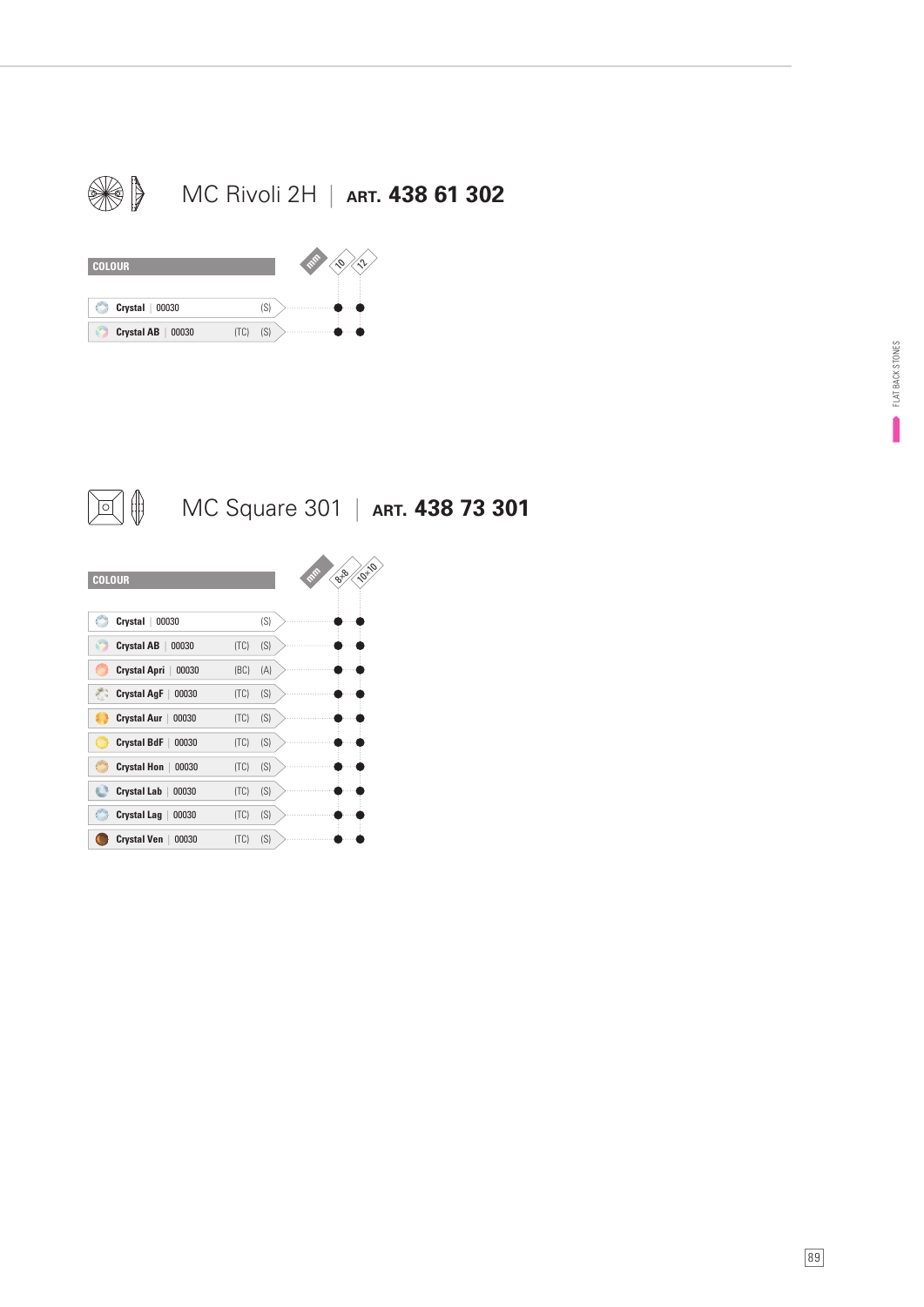

### MC Flower 301 | **ART. 438 52 301**

| <b>COLOUR</b>                       |              | $\mathcal{O}$<br>ዔ | Ş<br>1<br>Ý, |
|-------------------------------------|--------------|--------------------|--------------|
|                                     |              |                    |              |
| $\bullet$<br>$Crystal$ 00030        | (S/U)        |                    |              |
| Ô<br><b>Crystal AB</b><br>00030     | $(TC)$ $(U)$ |                    |              |
| ÷<br><b>Crystal AgF</b><br>00030    | $(TC)$ $(U)$ |                    |              |
| Crystal BdF<br>00030                | $(TC)$ $(U)$ |                    |              |
| D<br><b>Crystal CaG</b><br>00030    | $(TC)$ $(U)$ |                    |              |
| O<br><b>Crystal Hon</b><br>00030    | $(TC)$ $(U)$ |                    |              |
| Ô<br><b>Crystal Lag</b><br>00030    | $(TC)$ $(U)$ |                    |              |
| Ô<br><b>Crystal Val</b><br>00030    | $(TC)$ $(U)$ |                    |              |
| O<br><b>Crystal Ven</b><br>00030    | $(TC)$ $(U)$ |                    |              |
| <b>Crystal Vir</b><br>00030         | $(TC)$ $(U)$ |                    |              |
| $Jet$   23980                       | (U)          |                    |              |
| Jet AB<br>23980                     | $(TC)$ (U)   |                    |              |
| Jet Hem<br>23980                    | $(TC)$ $(U)$ |                    |              |
|                                     |              |                    |              |
| <b>Colours AB</b><br>00030          | $(TC)$ $(U)$ |                    |              |
| Amethyst   20050                    | (U)          |                    |              |
| Ô<br>Aqua Bohemica<br>60010         | (U)          |                    |              |
| <b>Black Diamond</b><br>40010       | (U)          |                    |              |
| <b>Blue Zircon</b><br>60230         | (U)          |                    |              |
| Ô<br>Light Amethyst<br>20020        | (U)          |                    |              |
| Φ<br><b>Light Sapphire</b><br>30020 | (U)          |                    |              |
| Light Siam<br>90070                 | (U)          |                    |              |
| O<br>Peridot  <br>50520             | (U)          |                    |              |
| ۰<br><b>Pink Sapphire</b><br>70220  | (U)          |                    |              |
| G<br><b>Smoked Topaz</b><br>10220   | (U)          |                    |              |
| O<br>Topaz  <br>10070               | (U)          |                    |              |

#### **NOTE:**

MC Flower 301 in Crystal is supplied silver-foiled or unfoiled. MC Flower 301 in colours is supplied unfoiled only.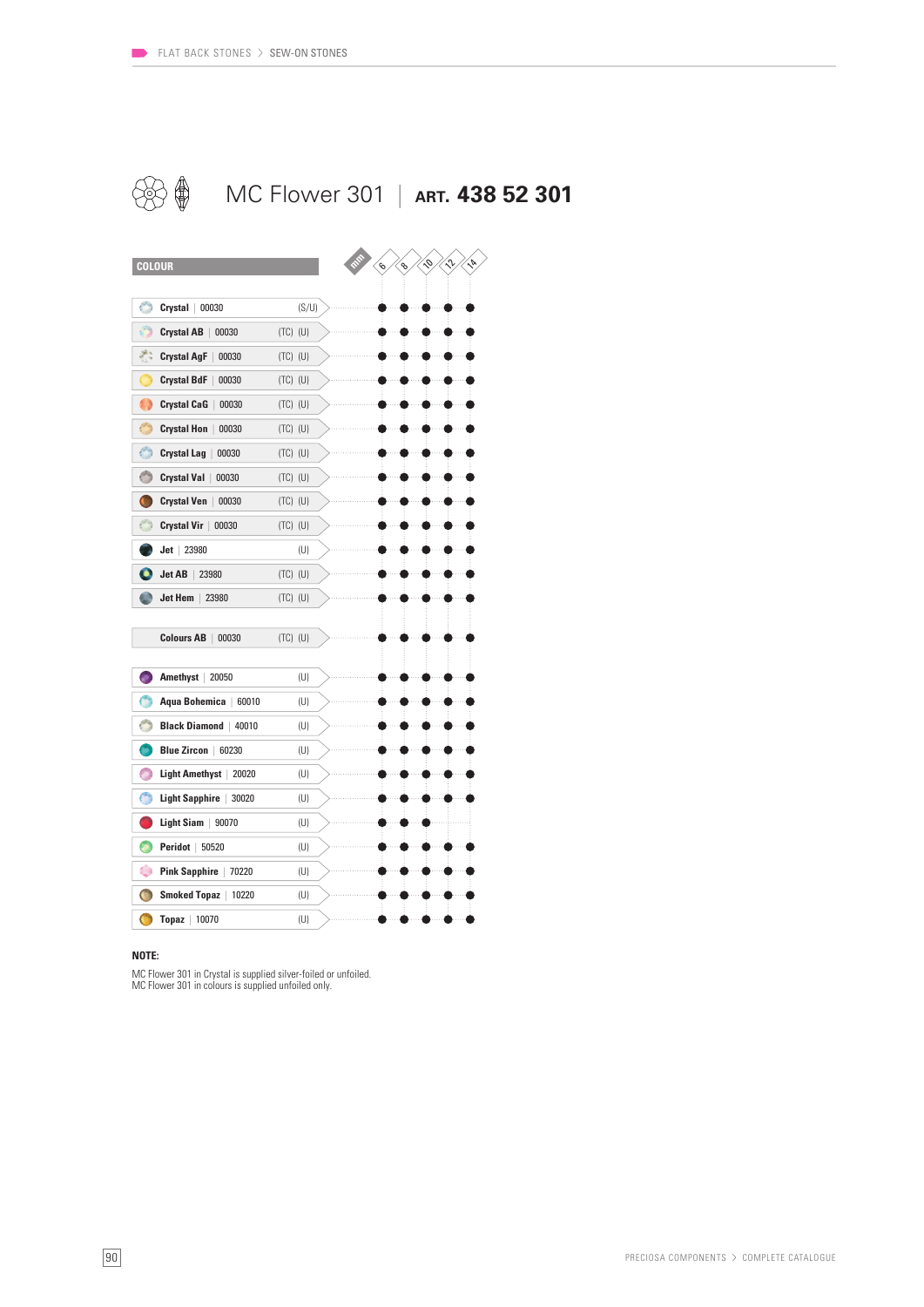### Packing and weight

| Size      | Packing<br>unit  | Number of<br>stones in<br>packing unit | Number of<br>stones in<br>standard<br>box | Average<br>weight of<br>standard box<br>(Crystal) |
|-----------|------------------|----------------------------------------|-------------------------------------------|---------------------------------------------------|
| <b>MM</b> | <b>TYPE</b>      | GROSS                                  | GROSS                                     | GRAM                                              |
| 3         | <b>ENVELOPE</b>  | 10                                     | 700                                       | 1.600                                             |
| 4         | <b>FNVFI OPF</b> | 10                                     | 450                                       | 2,100                                             |
| 5         | <b>ENVELOPE</b>  | 10                                     | 300                                       | 2,500                                             |
| 6         | <b>FNVFI OPF</b> | 2                                      | 90                                        | 1,700                                             |
| 7         | <b>ENVELOPE</b>  | $\mathcal{P}$                          | 80                                        | 2,000                                             |
| 8         | <b>FNVFI OPF</b> |                                        | 40                                        | 1,750                                             |
| 9         | <b>ENVELOPE</b>  |                                        | 40                                        | 2.250                                             |

#### MC Loch Rose VIVA 1H | **ART. 438 61 612**

#### MC Rivoli 2H | **ART. 438 61 302**

| Size      | Packing<br>unit | Number of<br>stones in<br>packing unit | Number of<br>stones in<br>standard<br>hox | Average<br>weight of<br>standard box<br>(Crystal) |
|-----------|-----------------|----------------------------------------|-------------------------------------------|---------------------------------------------------|
| <b>MM</b> | <b>TYPE</b>     | GROSS                                  | GROSS                                     | GRAM                                              |
| 10        | CASSETTE        |                                        | 20                                        | 2,000                                             |
| 12        | CASSETTE        |                                        | 12                                        | 2.000                                             |

#### MC Flower 301 | **ART. 438 52 301**

| Size            | Packing<br>unit | Number of<br>stones in<br>packing unit | Number of<br>stones in<br>standard<br>hox | Average<br>weight of<br>standard box<br>(Crystal) |
|-----------------|-----------------|----------------------------------------|-------------------------------------------|---------------------------------------------------|
| <b>MM</b>       | <b>TYPE</b>     | GROSS                                  | GROSS                                     | GRAM                                              |
| $6\overline{6}$ | <b>ENVELOPE</b> | $\mathcal{P}$                          | 100                                       | 2,000                                             |
| 8               | CASSETTE        |                                        | 20                                        | 1.300                                             |
| 10              | CASSETTE        |                                        | 20                                        | 1,850                                             |
| 12              | CASSETTE        |                                        | 12                                        | 1.800                                             |
| 14              | CASSETTE        |                                        | 10                                        | 2.250                                             |

#### MC Square 301 | **ART. 438 73 301**

| Size         | Packing<br>unit | Number of<br>stones in<br>packing unit | Number of<br>stones in<br>standard<br>hox | Average<br>weight of<br>standard box<br>(Crystal) |
|--------------|-----------------|----------------------------------------|-------------------------------------------|---------------------------------------------------|
| <b>MM</b>    | <b>TYPE</b>     | GROSS                                  | GROSS                                     | GRAM                                              |
| $8\times8$   | CASSETTE        |                                        | 20                                        | 1.600                                             |
| $10\times10$ | CASSETTE        |                                        | 12                                        | 1.600                                             |